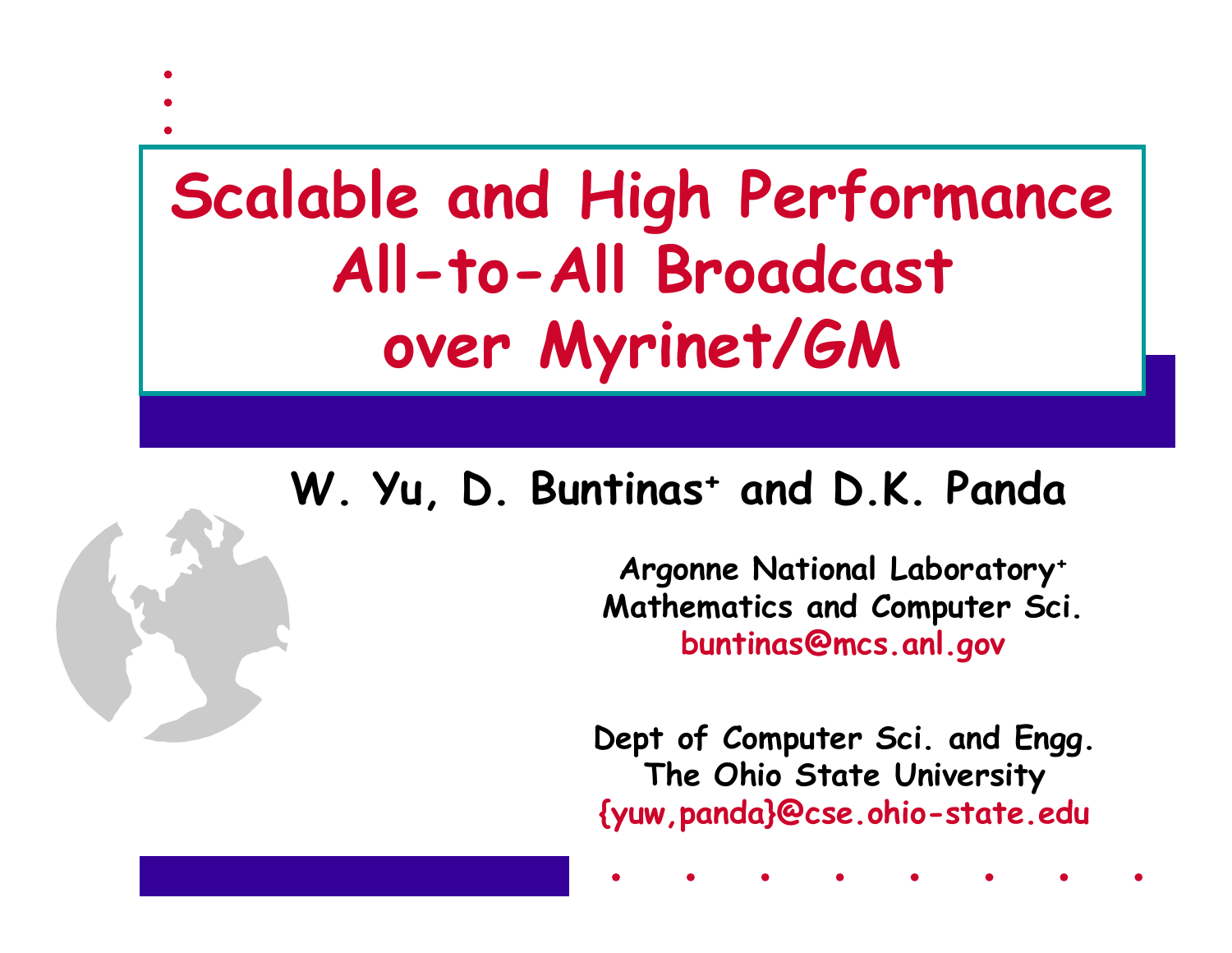# **Presentation Outline**

- Motivation
	- –Benefits of NIC-based collectives
	- NIC-based collective Protocol
	- – Feasibility of efficient NIC-based all-to-all broadcast
- •Design Challenges and Implementation
- •Performance Evaluation
- •Conclusions and Future Work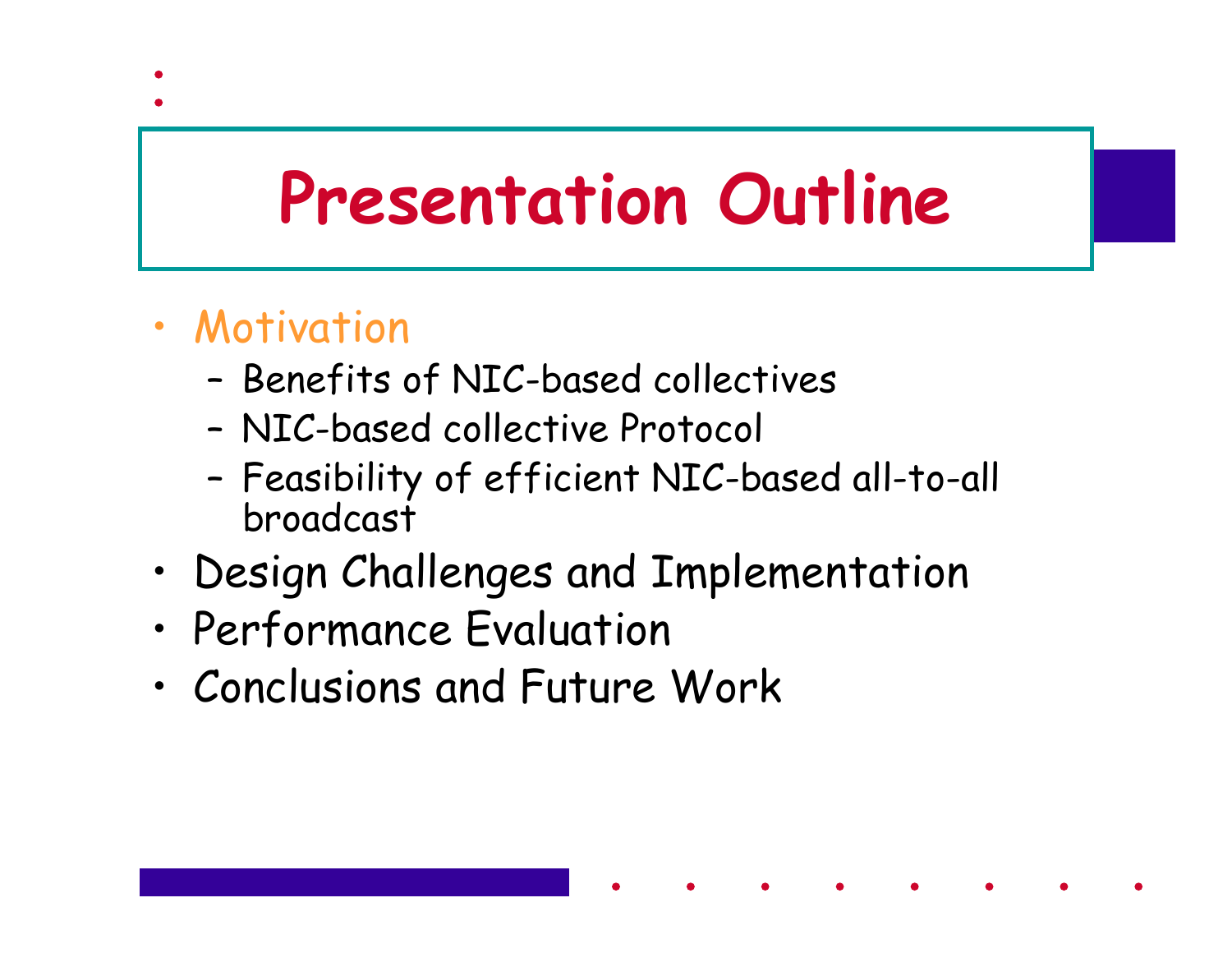# **Motivation**

- Communication processing can be offloaded from host CPU to NIC programmable processors in modern NICs
	- –Myrinet, Quadrics, Alteon, etc.
- Benefits have been exploited in collective operations, such as barrier, broadcast, reduce, etc.
- A NIC-based collective protocol integrated to support all different collectives in a single package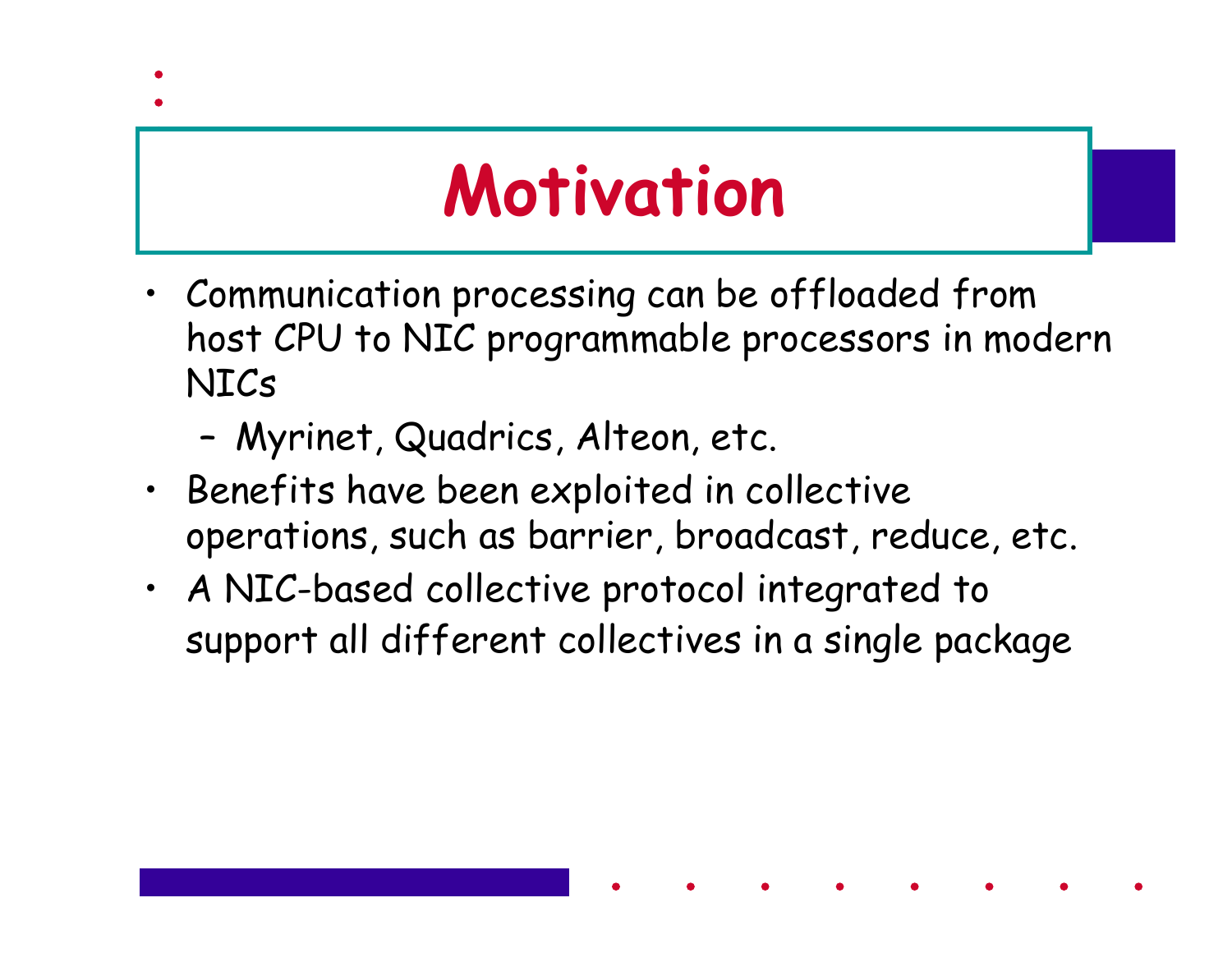## **Benefits of NIC-Based Collective Operations**

- Reduced latency
	- –Avoiding round-trip across PCI bus with forwarding
	- –Transparent pipelining of multi-packet messages
- Reduced host CPU involvement
- Overlapped computation with the communication
	- –Host can compute while NIC performs communication
	- –Allow for *non-blocking* or *split-phase* operations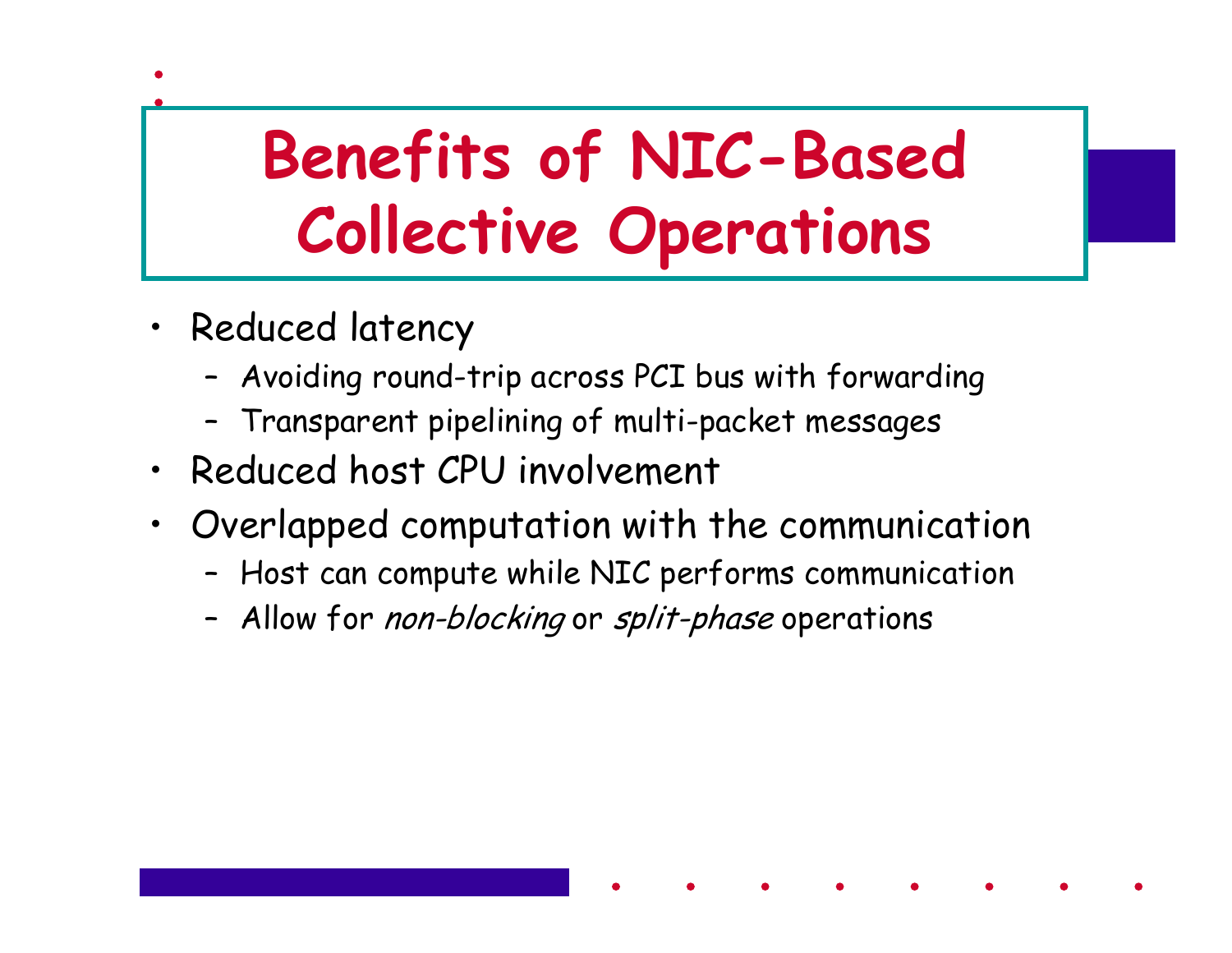#### **A NIC-based Collective Protocol**

- Offload and integrate a minimal set of Collective operations into the NIC
- Present to the system and library developers an extended collective API, which is built on top of a small set of NIC offloaded collective operations
- Previous work have integrated broadcast and barrier into a collective package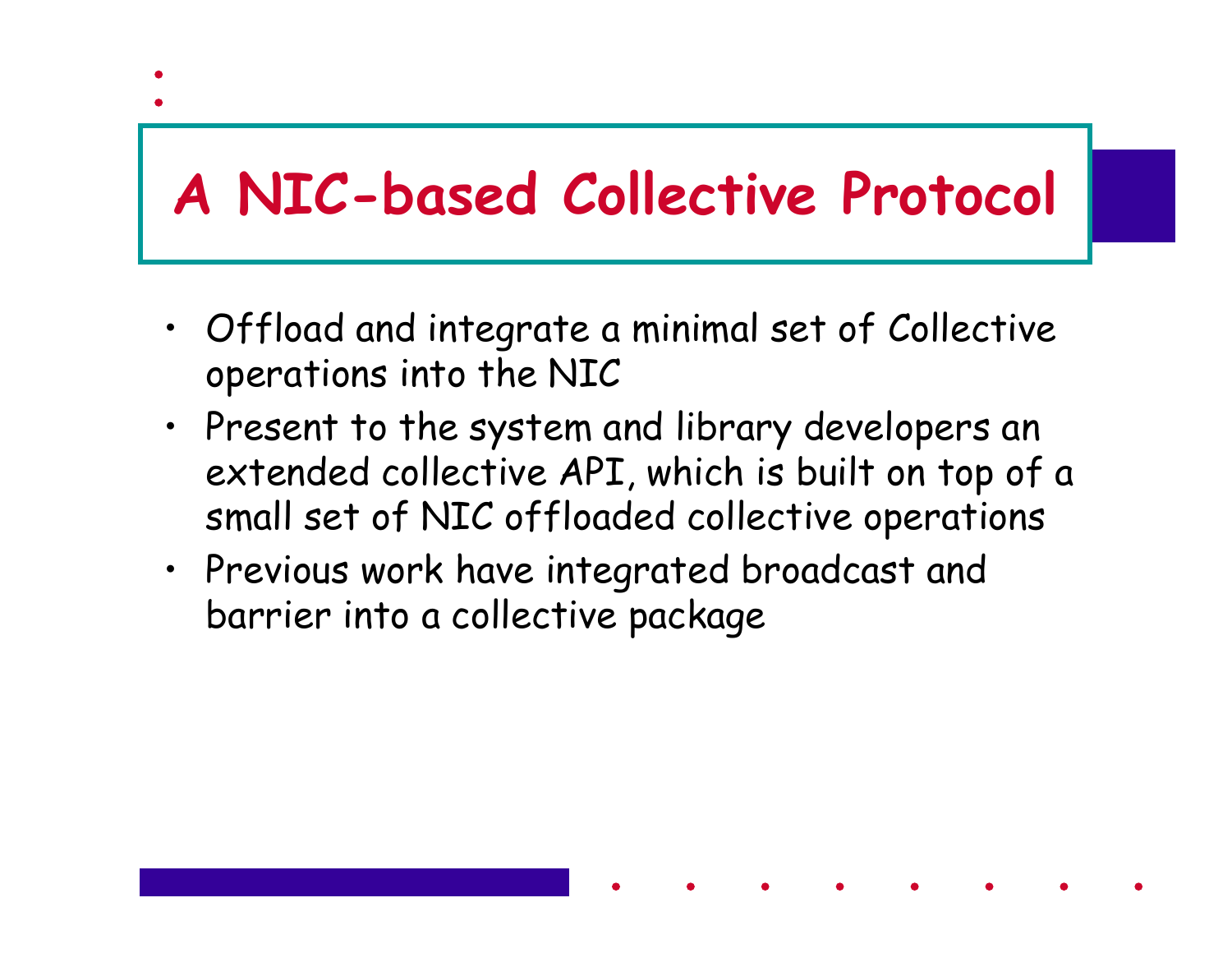#### **Framework for NIC-based Collective Protocol**

#### **Application/Library**

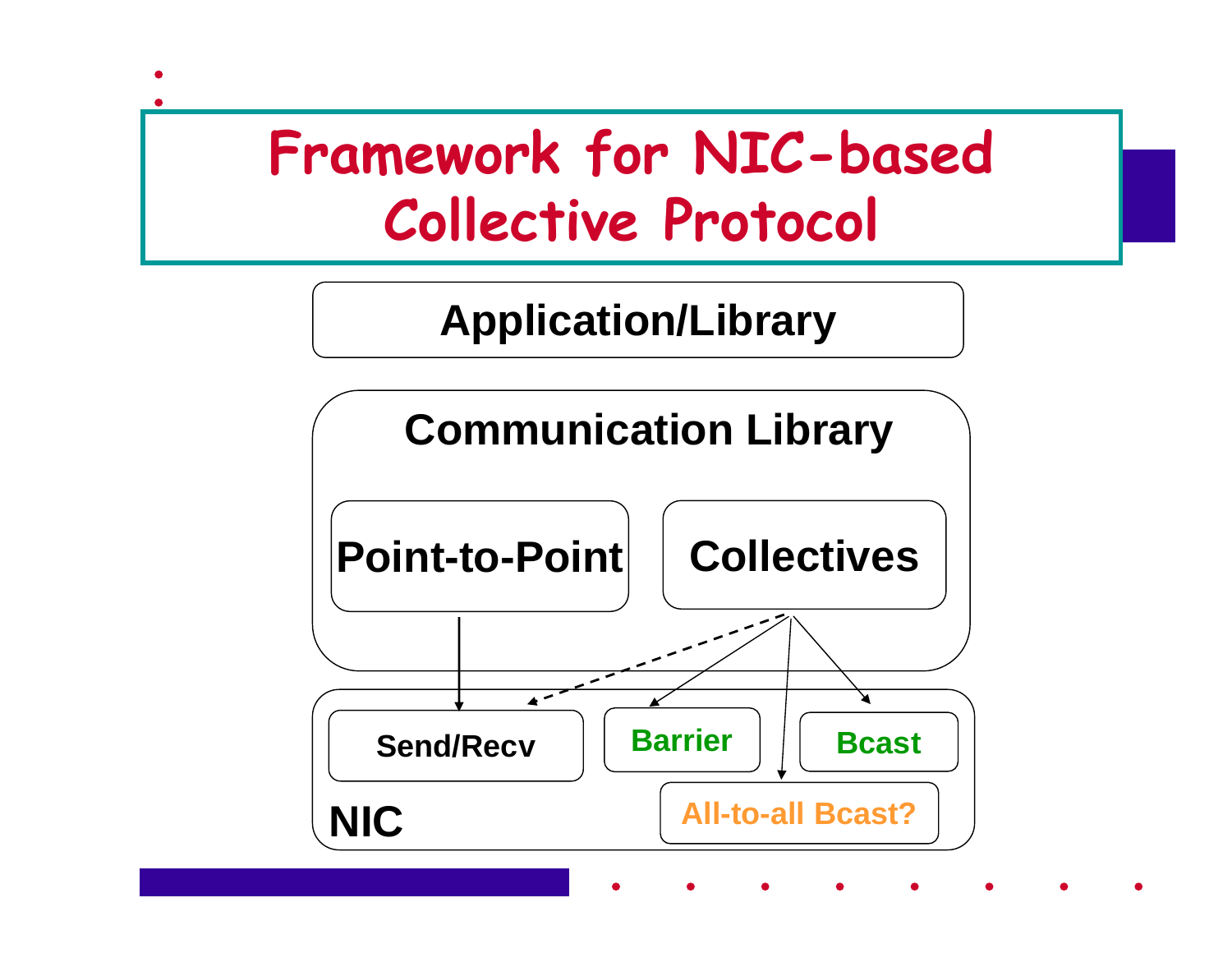#### **All-to-All Broadcast and NIC Offloading**

- All-to-All Broadcast
	- Every process broadcasts the same message to others
	- –Every process receives messages from all others
	- –One of most densely communicating operation
- NIC programmable processors
	- –Limited processing power, usually 5-7 times slower
	- –Limited memory, up to 64MB, 2 or 8MB over Myrinet
	- –Must also handle basic point-to-point traffic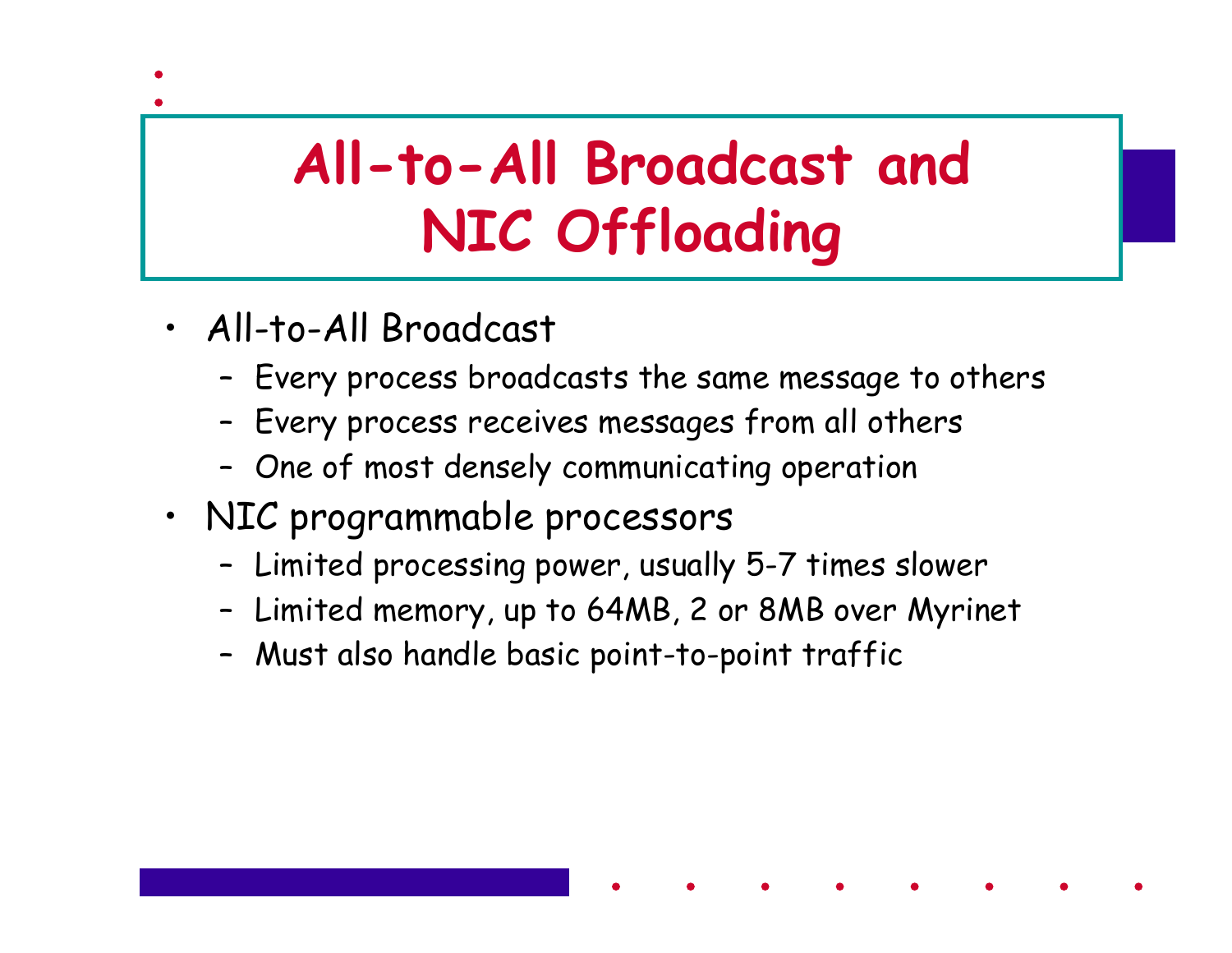#### **Is an Efficient NIC-based Allto-All Broadcast Feasible?**

- Data Communication
	- NIC-based broadcast is beneficial
	- –NIC-based data forwarding saves more copying cost
	- –NIC-based data aggregation reduces the number of packets
- Synchronization pattern
	- – Every process communicates with every other processes, just like barrier, which is beneficial if NIC offloaded
	- – Inherent synchronization, easy memory management across different all-to-all broadcast operations
		- two sets of buffers needed, reduced resource constraints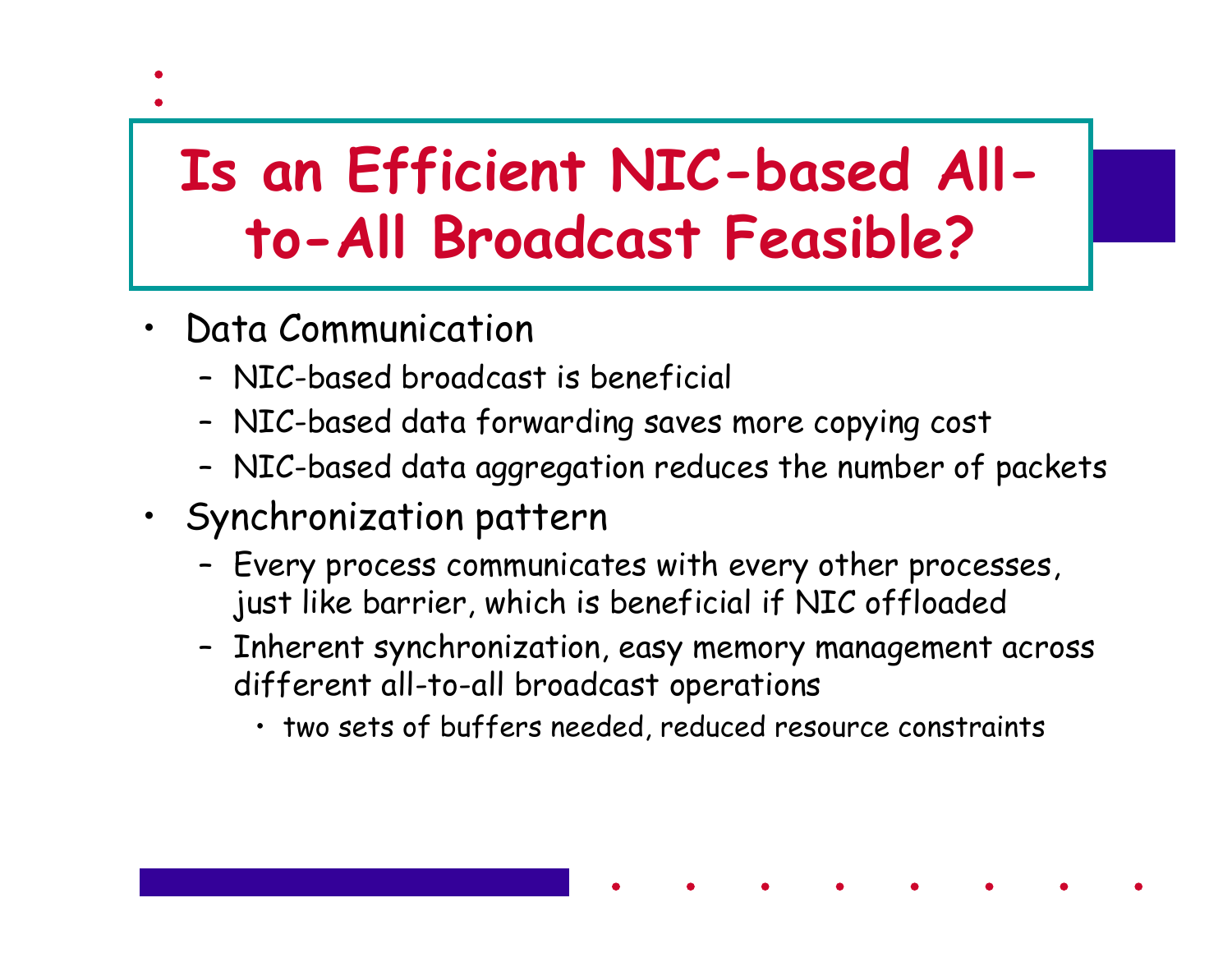# **Presentation Outline**

- $\bullet$ Motivation
- • Design Challenges and Implementation
	- –Overview of Myrinet
	- –Design Challenges
	- –Implementation
- Performance Evaluation
- Conclusions and Future Work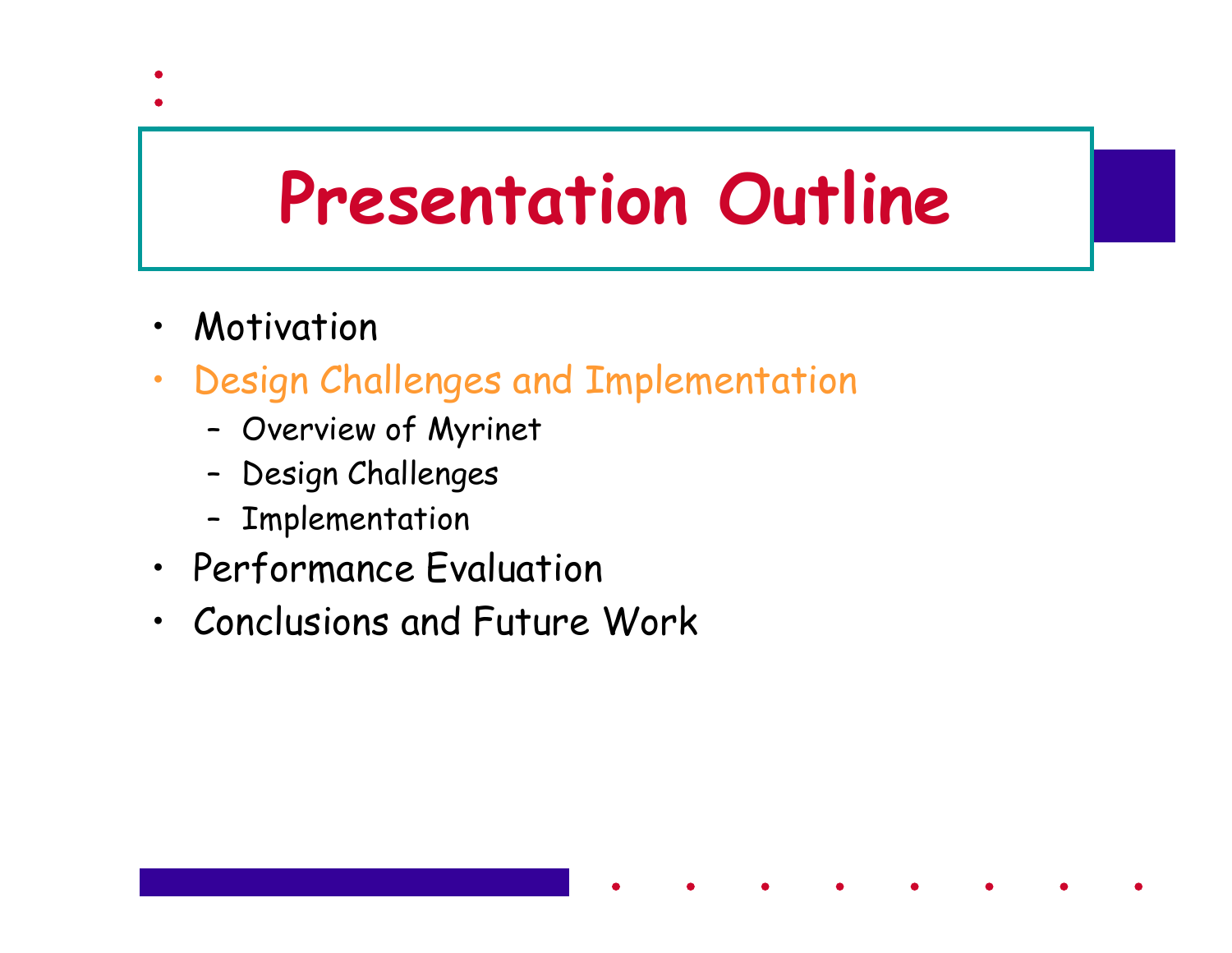### **Overview of Myrinet/GM**

- • Myrinet NIC components
	- –NIC processor
	- –Host DMA engine
	- –Network DMA engines (send and recv)
	- –CRC/Copy engine (LANai-X)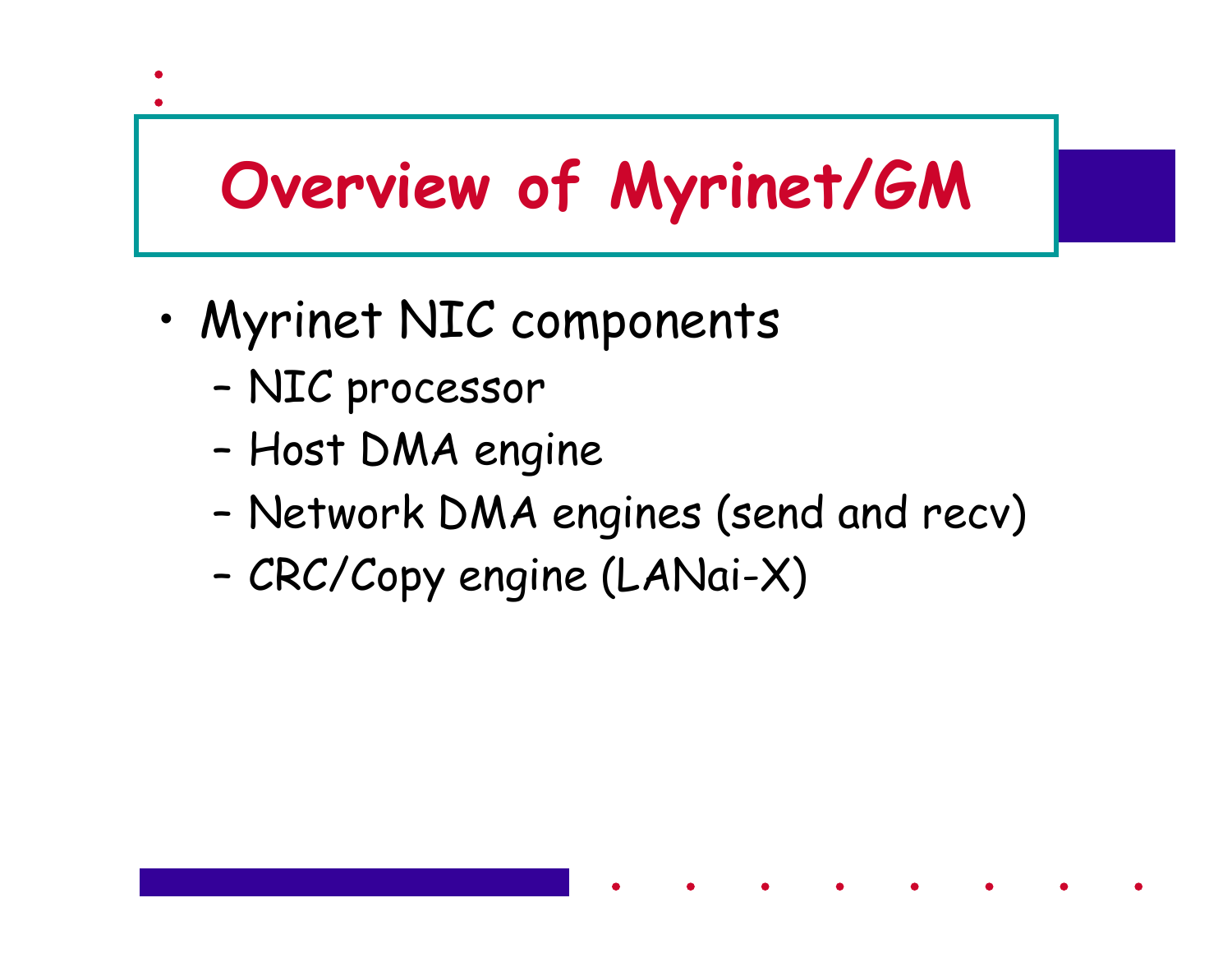## **Send over Myrinet/GM**

- • Sending a message
	- –Initiation: post a send request as a send event
	- Transmission:
		- Transform event into a send token, and queue it
		- Process the token and prepare the packet(s)
		- Inject the packet(s) to the network
	- – Reliability & Retransmission
		- Record the progress of a packet with a send record
		- Remove a send record as ack's coming back
	- – Completion
		- when all records are acknowledged.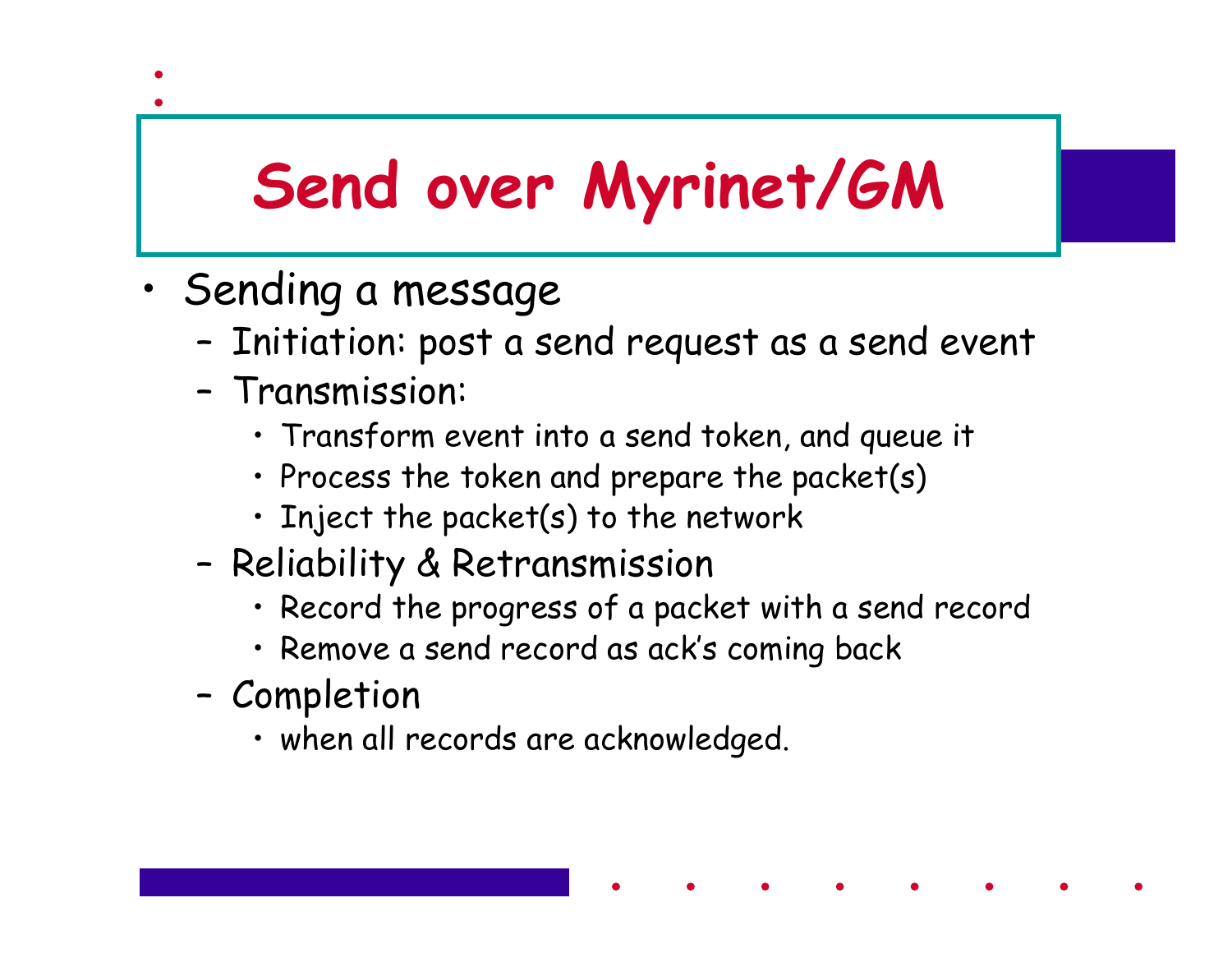#### **Receive over Myrinet/GM**

- Receiving a message
	- –Initiation: post a receive buffer
	- Transmission:
		- DMA packet(s) to the receive buffer
	- –Reliability: return an ACK or NACK
	- – Completion:
		- Generate a receive event when a message is completed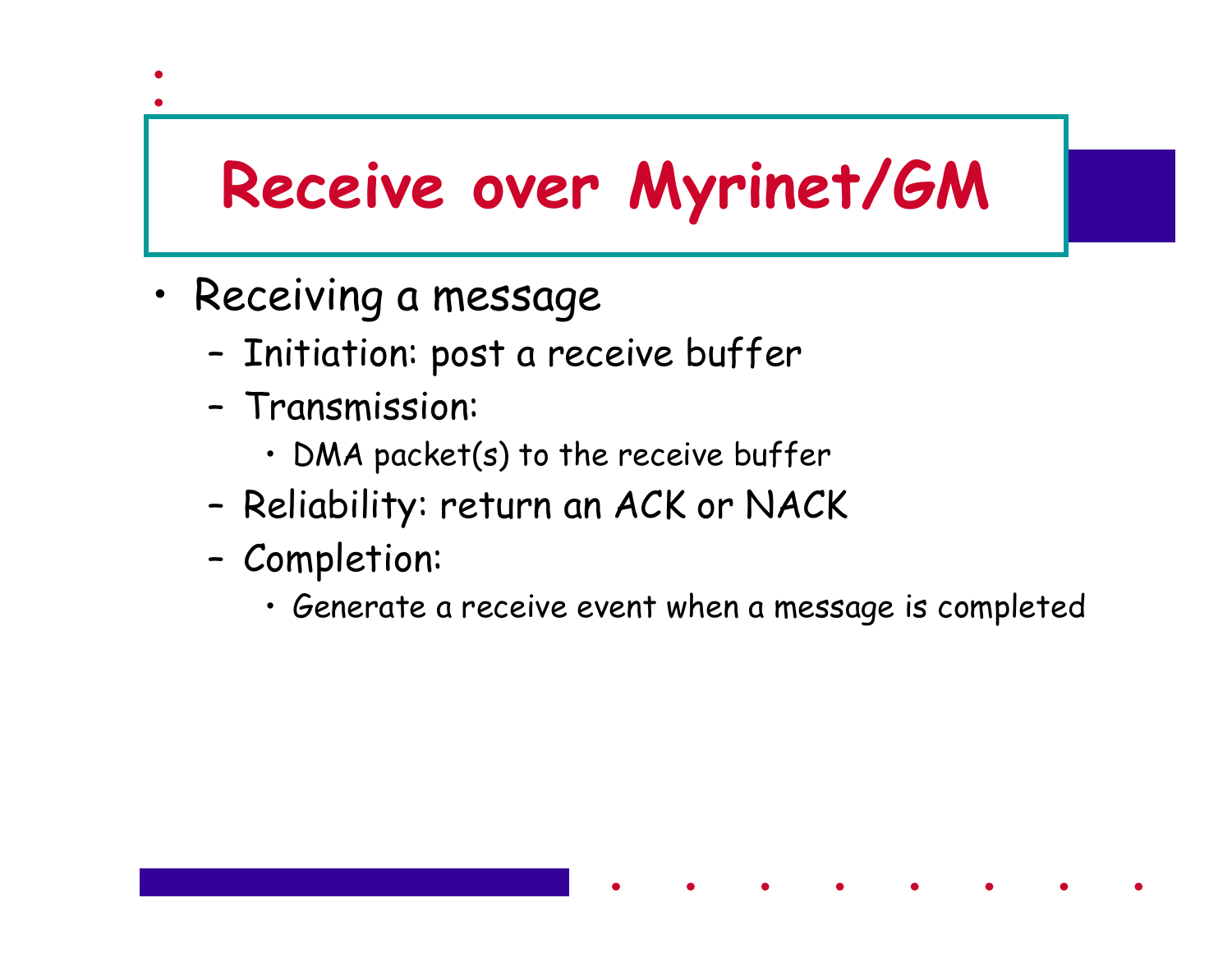#### **Design Challenges**

- •Topology Management
- Communication processing
- •Reliability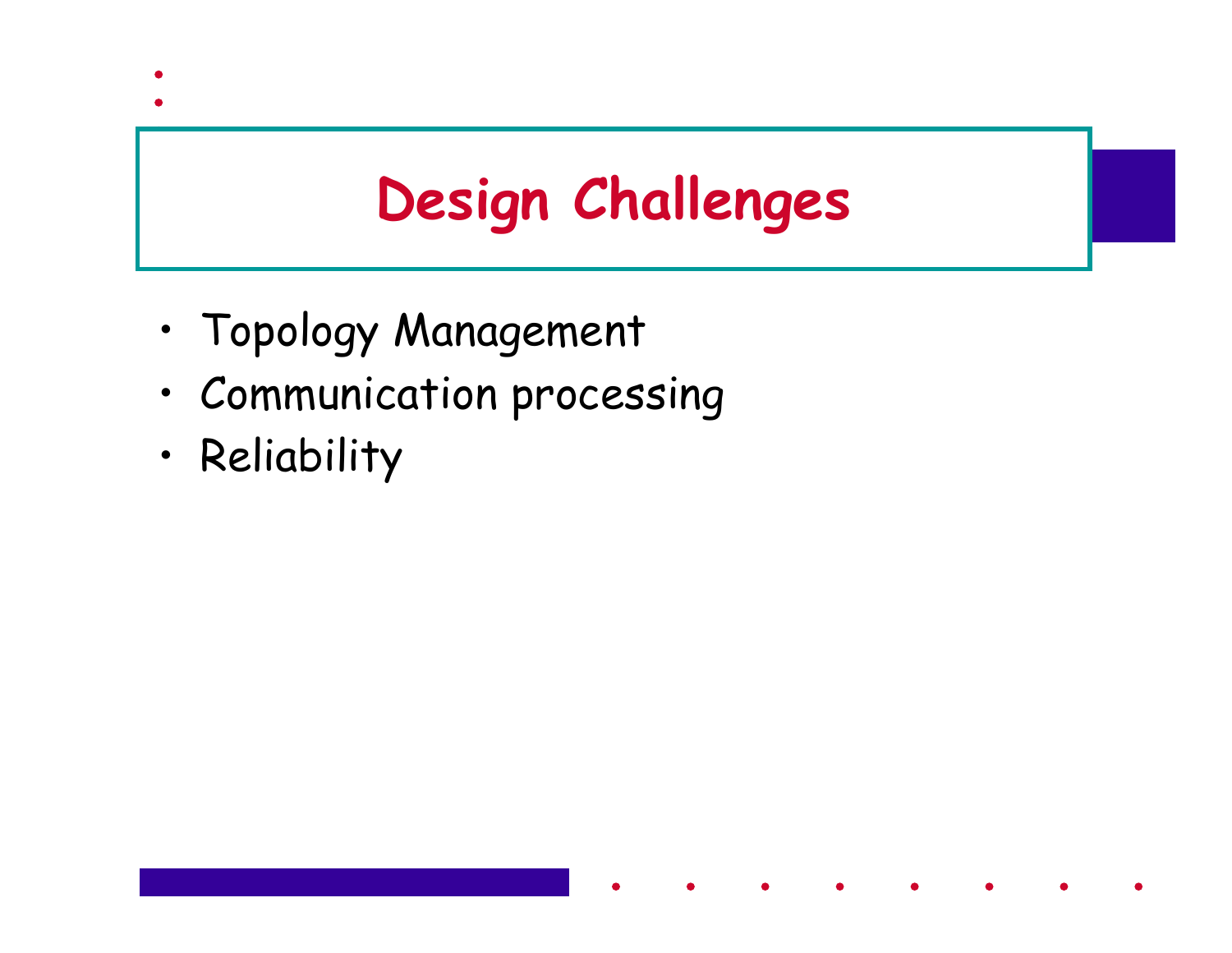# **Topology Management**

- Group Topology needs to be created in advance
	- Fast decision on destination and communication state access
	- Needs to be distributed and scalable
		- Each maintains only a table of the communicating processes
		- Reduce topology information, reduce state maintenance
- • Binomial tree is an ideal choice
	- Scalable, 2\*logN of entries to maintain for topology
		- {i 2<sup>j</sup> mod N: 0 j logN }
	- Shared by many collectives including barrier and broadcast
	- Easy bit shifting for topology manipulation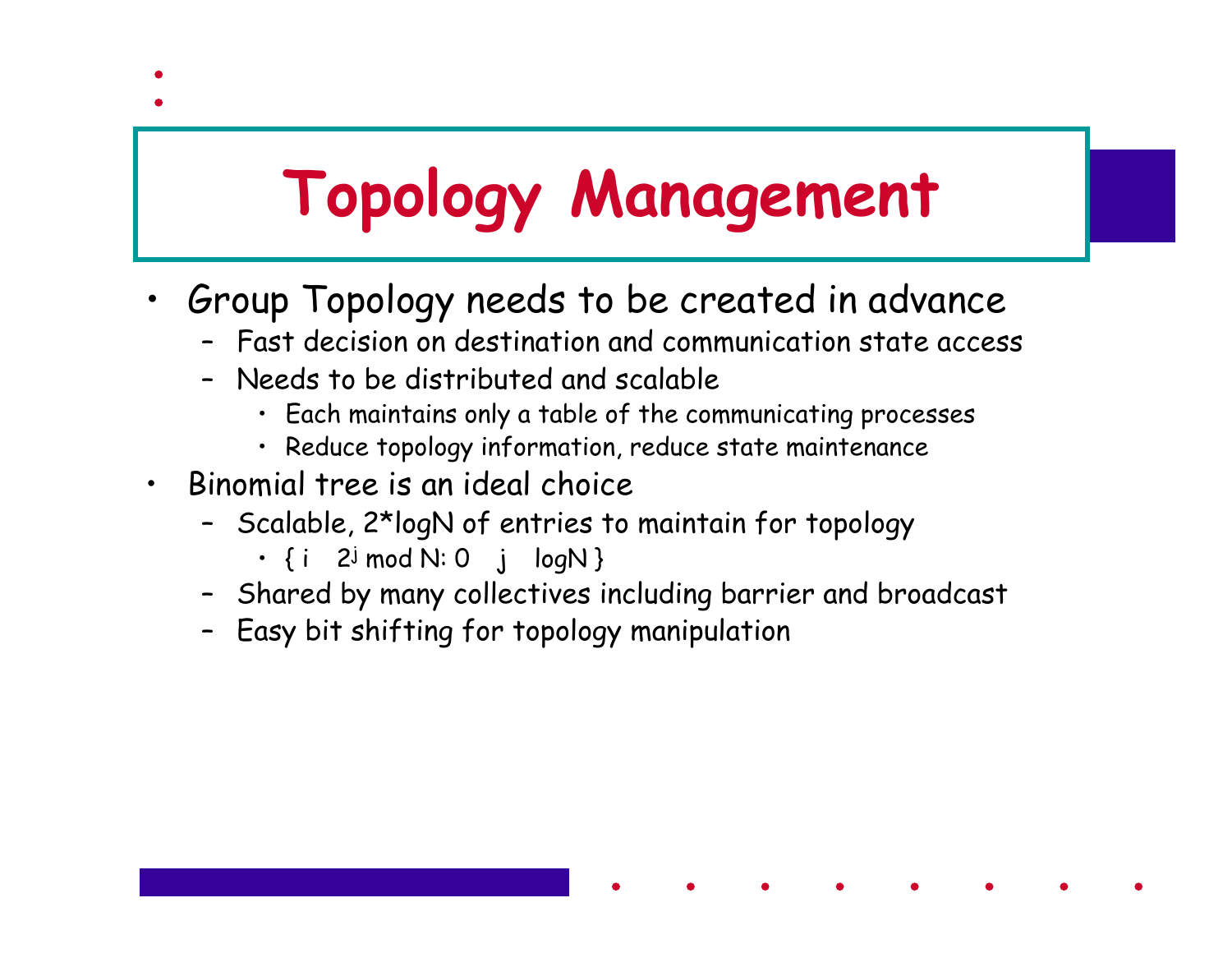# **Buffer Management**

- System (Host/NIC) buffer is needed
	- –Temporary buffering of unexpected packets
	- –Data assembly/aggregation at the NIC
	- –only two sets of buffers are needed for its synchronous nature

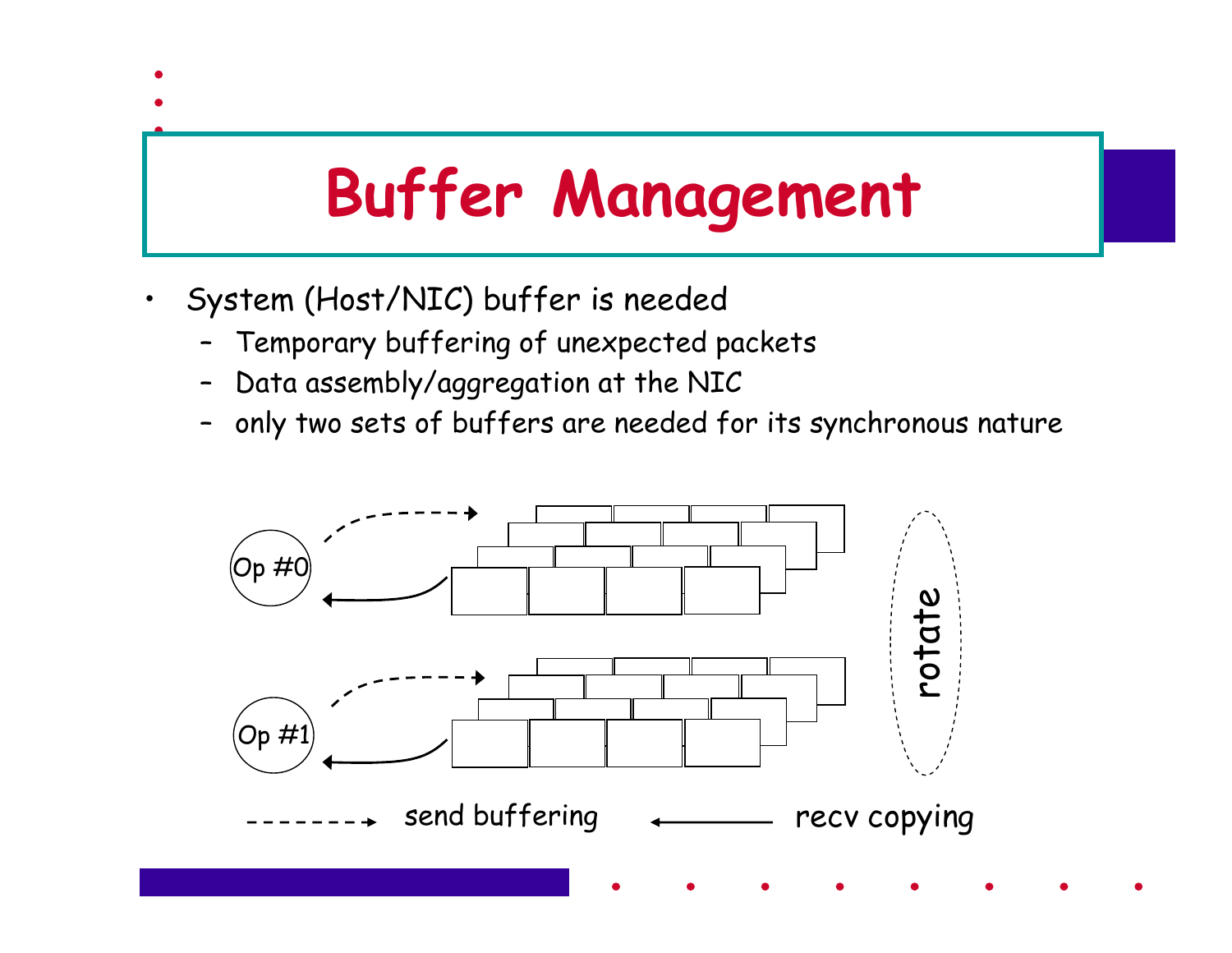## **Communication Processing -Concurrent Broadcast**

- • Each node needs simple and fast method to
	- –Broadcasting its own data
	- Forwarding packets that originated from others
- • Introducing a flag(i,j) for each packet
	- –i being the rank of the originator in the group
	- j the log of the last hop distance
	- –Next destination: {|myrank - i| + 2j }

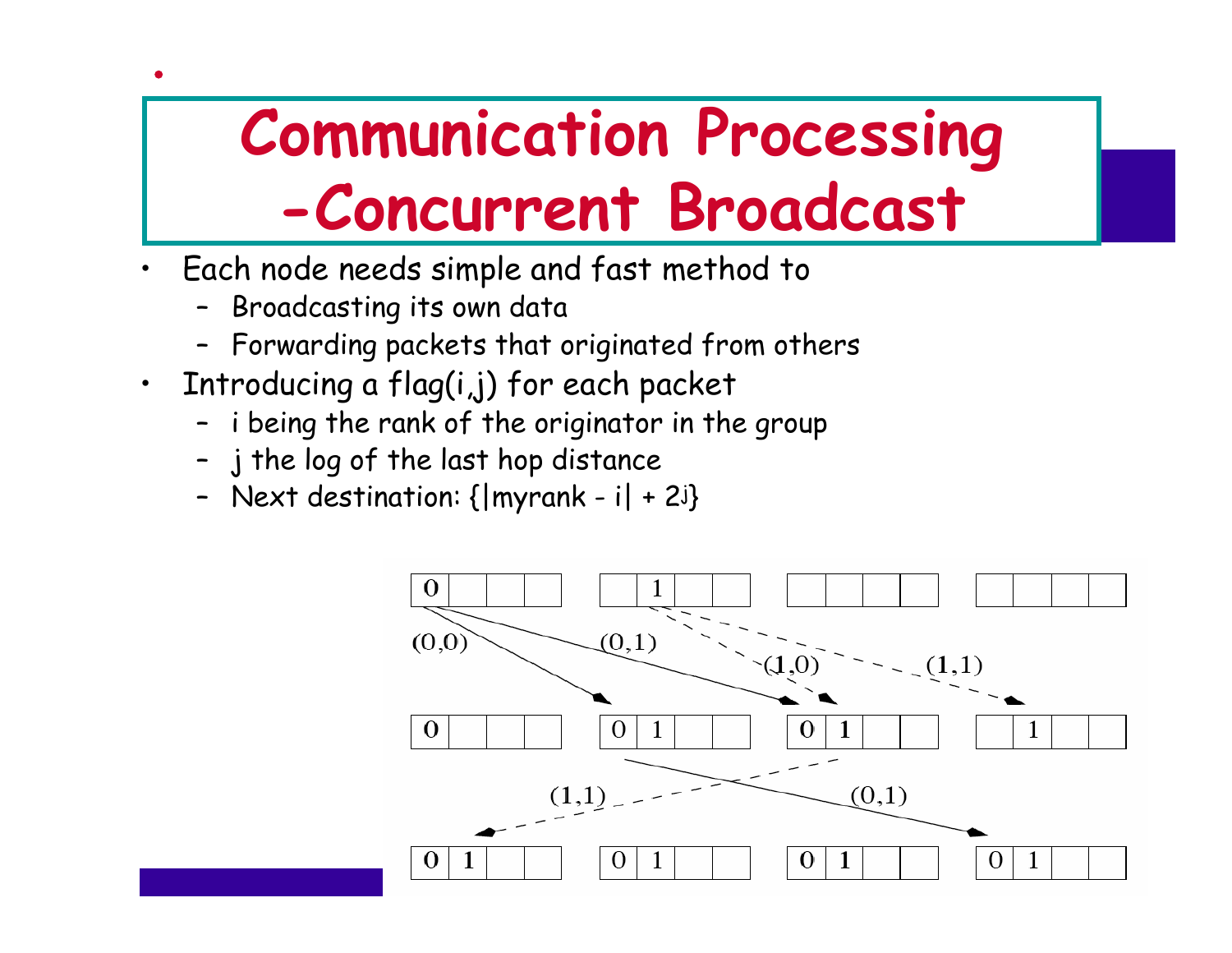### **Communication Processing -Recursive Doubling**

- • Double the data recursively through pairwise message exchange
- • Have benefits of aggregating small packets into larger packets
- •No benefits for packets larger than MTU

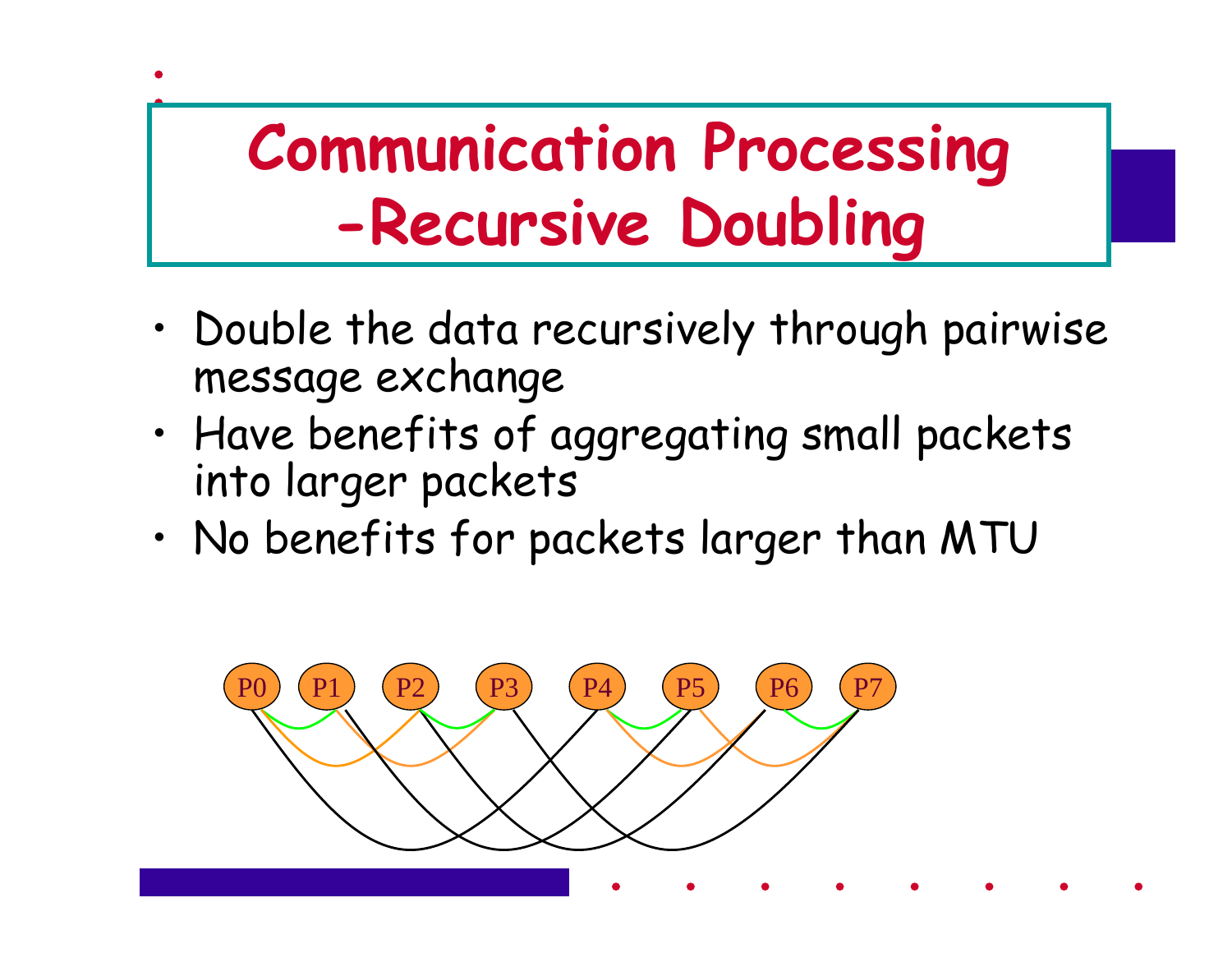# **Reliability**

- • GM uses sender-driven retransmission based on send records for each packet.
- • Propose a receiver-driven retransmission per collective operation, assuming packet corruption is rare
	- NACK to parent/root when not receiving expected packets in time, larger timeout for sentinel purpose
	- Save the acknowledgement packets in normal cases
	- Reduce the resources needed for send-records
- Concurrent Broadcasting
	- Use a bit-vector to keep track of incoming packets
	- Work for message sizes up to one-packet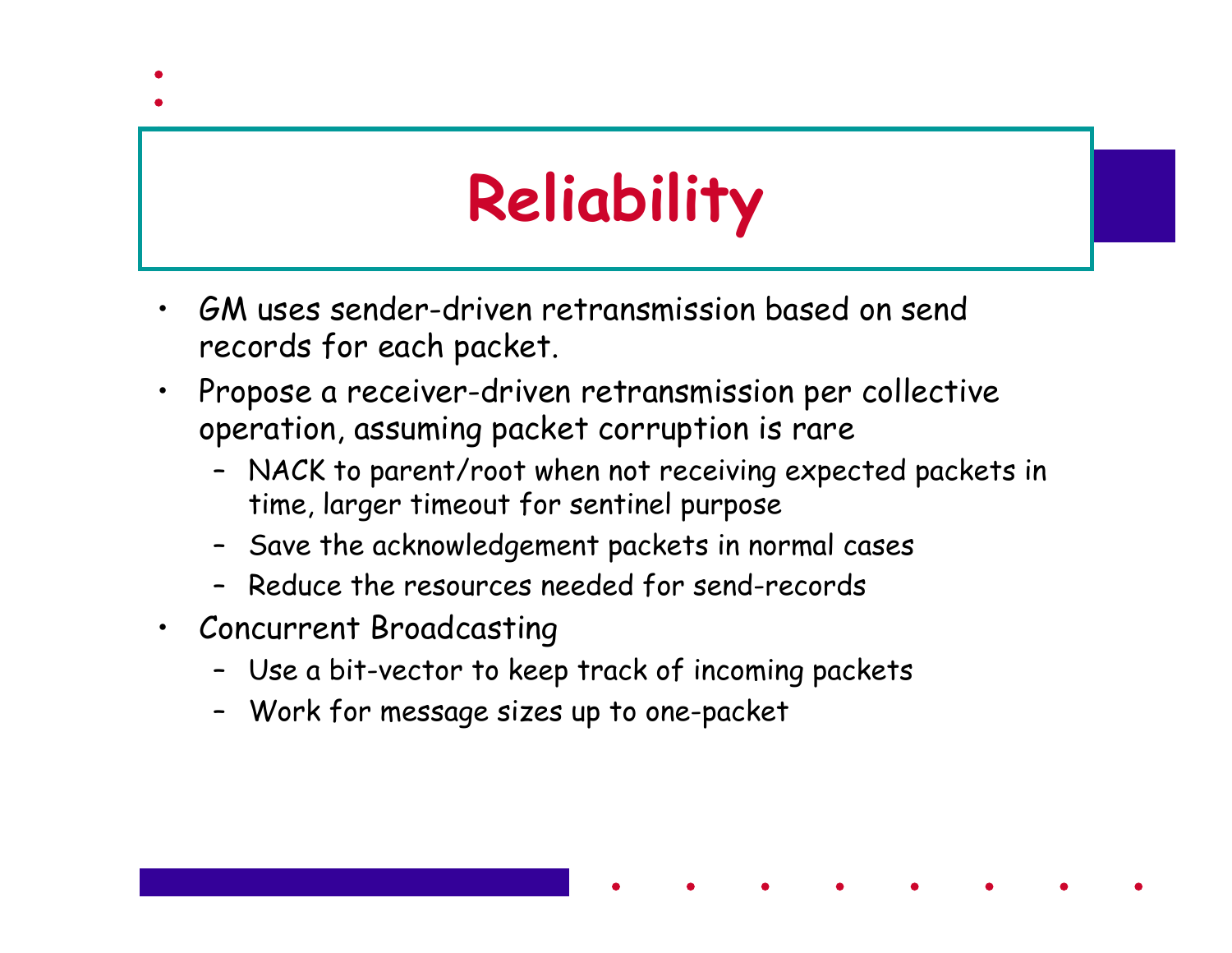#### **Implementation**

- •Based on GM-2.0.3
- •Initialized group topology beforehand
- • Introduced a new API, gm\_gossip()
	- –Separate collective queue for collectives
	- –Concurrent broadcasting + Recursive doubling
	- – Add gm\_gossip\_recv\_event for completion notification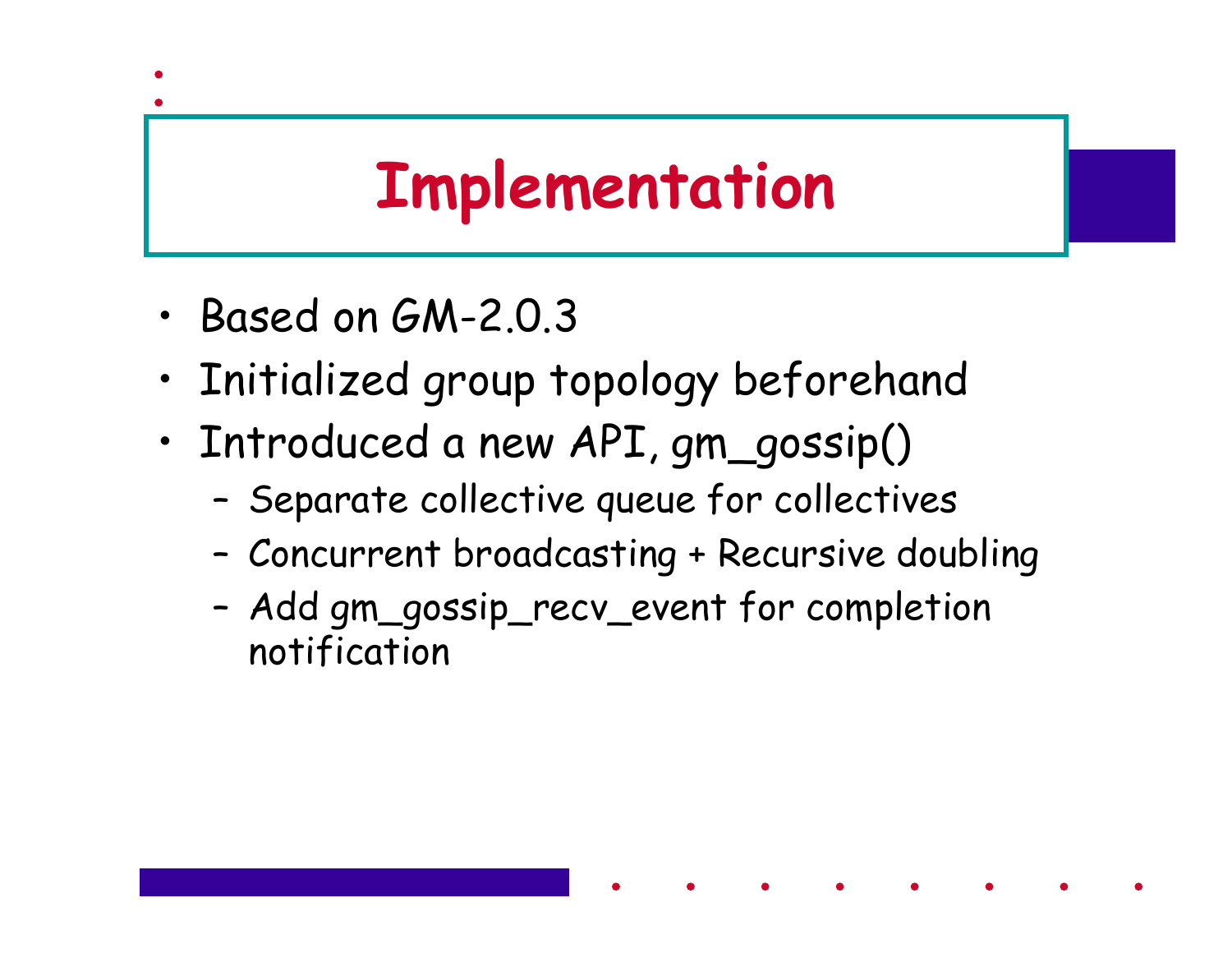# **Presentation Outline**

- •Motivation
- •Design and Implementation Challenges
- •Performance Evaluation
- Conclusions and Future Work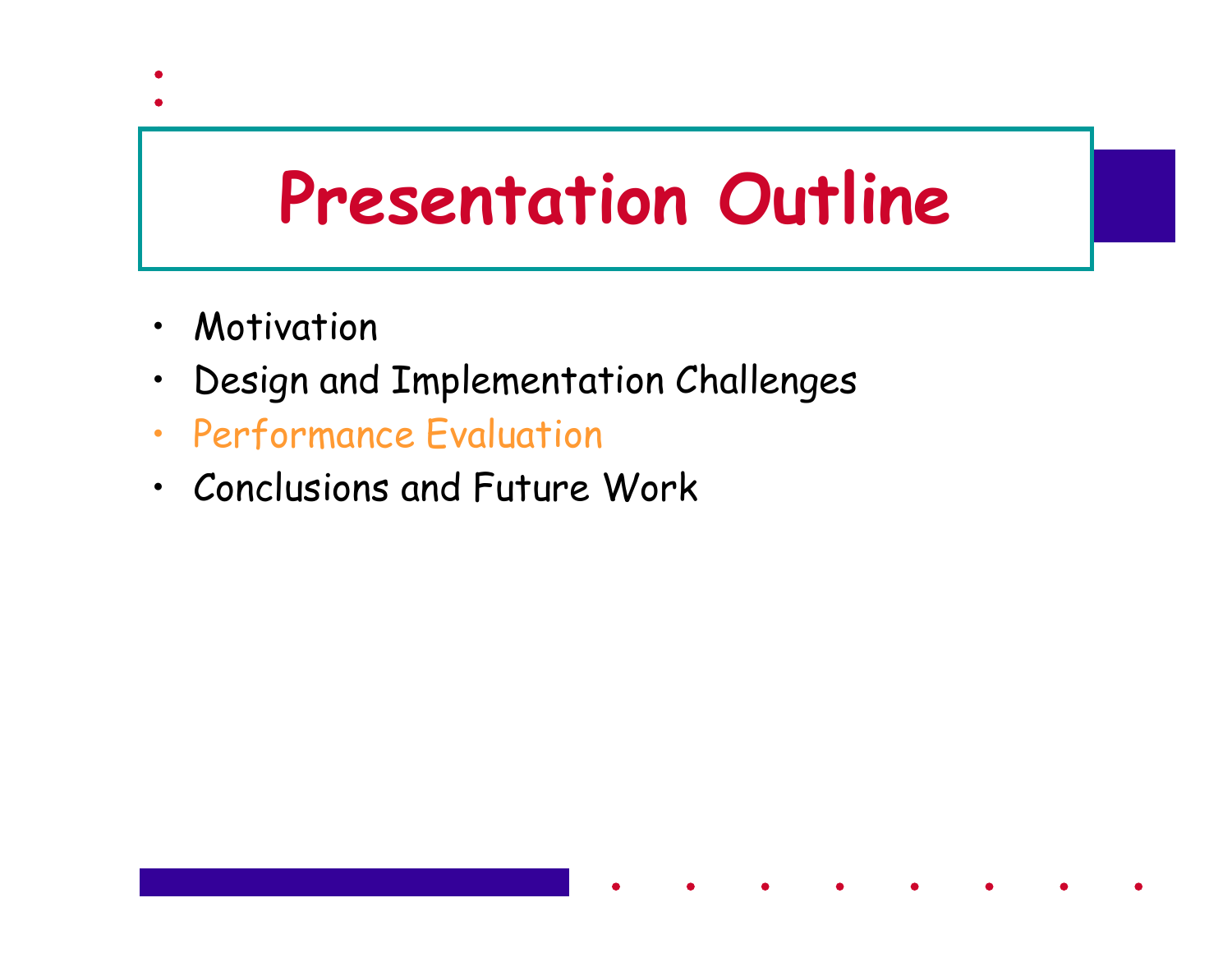#### **Performance Evaluation**

#### Experiment Testbed:

- – Myrinet PCI64B cards
	- 133MHz LANai 9.1 processor
	- 2MB SRAM
- –16 ports of a 32 port switch
- Dual-SMP 1GHz Pentium IV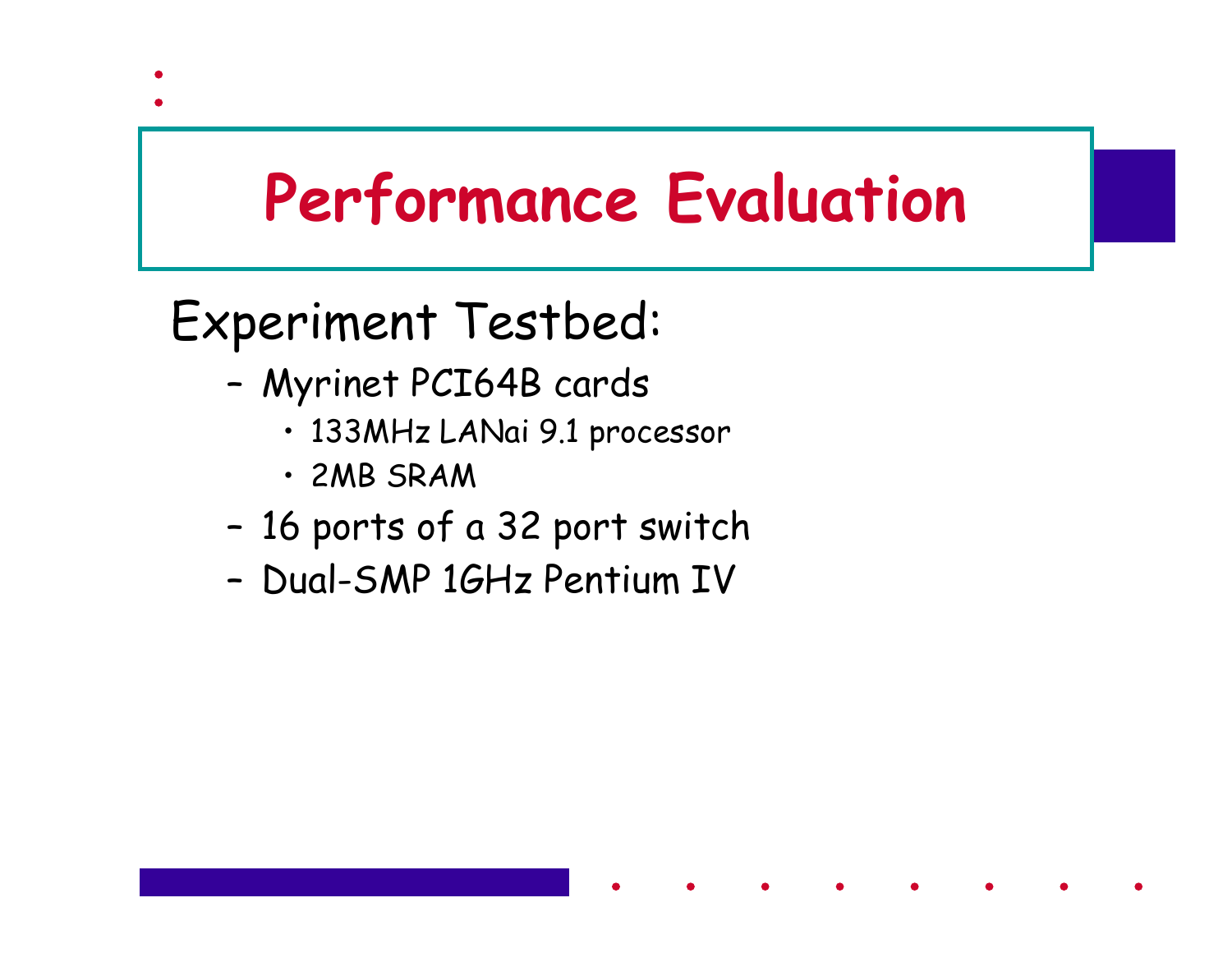#### **Experimental Results**

- Latency
- •Bandwidth
- Scalability
- •Low CPU utilization
- Two NIC-based algorithms are evaluated
	- –NIC-RD: Recursive Doubling
	- –NIC-DB: Concurrent Broadcasting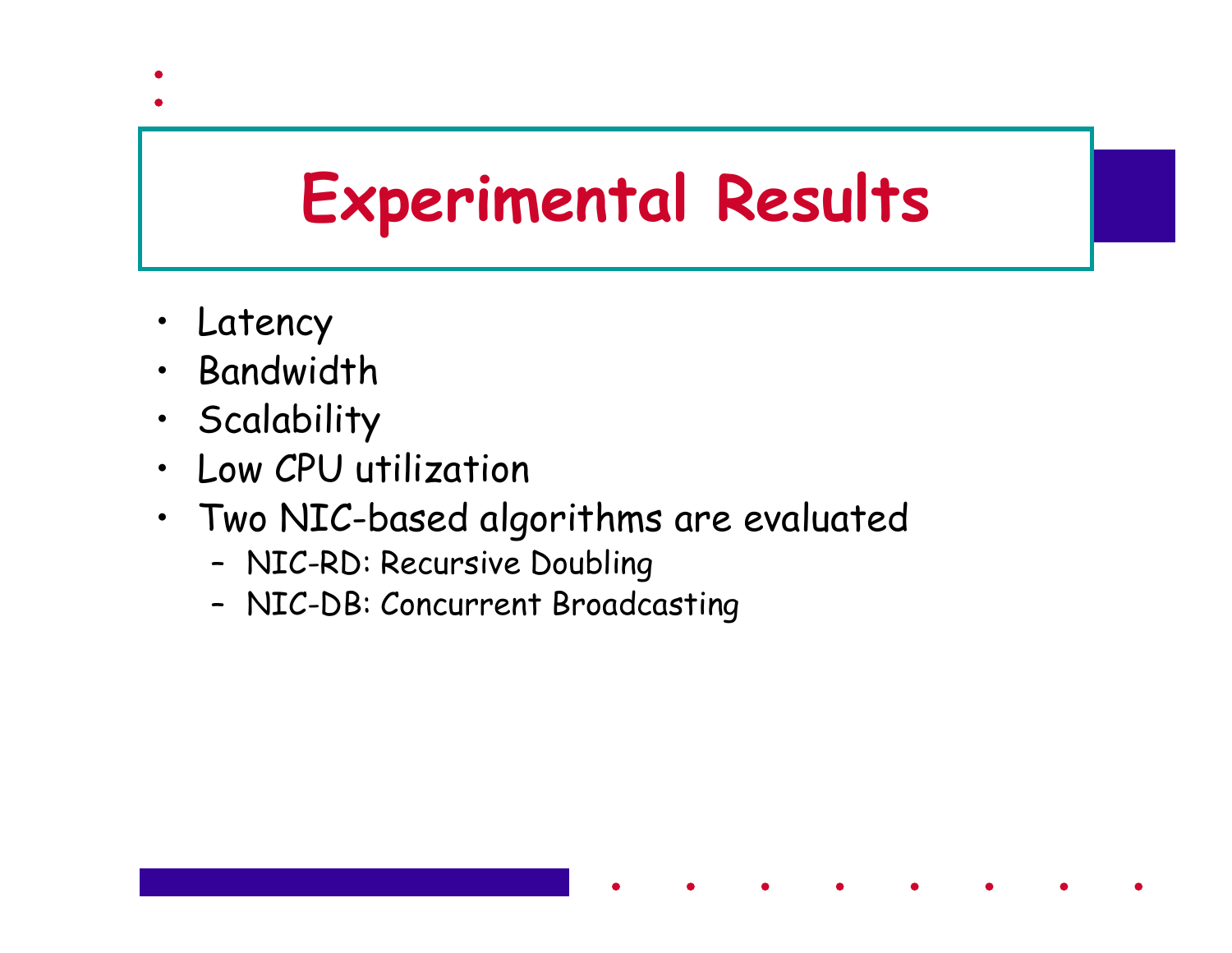

- oNIC-RD performs the best for Small messages, being able<br>to aggregate messages into larger packets
- oNIC-CB performs the best for large messages, being able<br>to forward packet and reduce copying cost across PCI-bus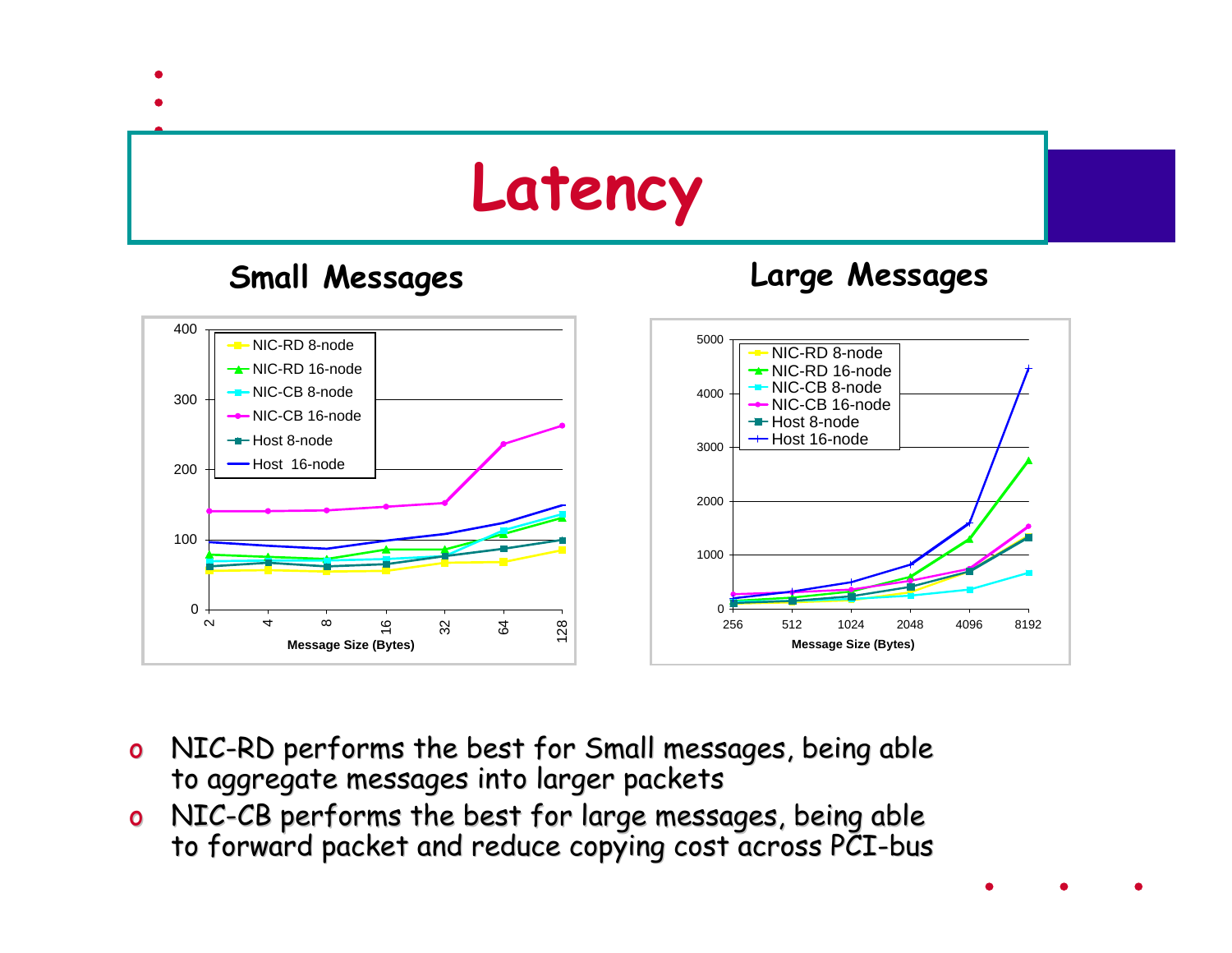#### **Bandwidth**

#### **Bandwidth Factor of Improvement**



- oBoth NIC-RD and NIC-CB provides better bandwidth than<br>the host-based all-to-all broadcast for large messages
- oNIC-CB suffers for small messages because of processing<br>O(N<sup>2</sup>) packets, but performs the best for large messages<br>with benefits of packet forwarding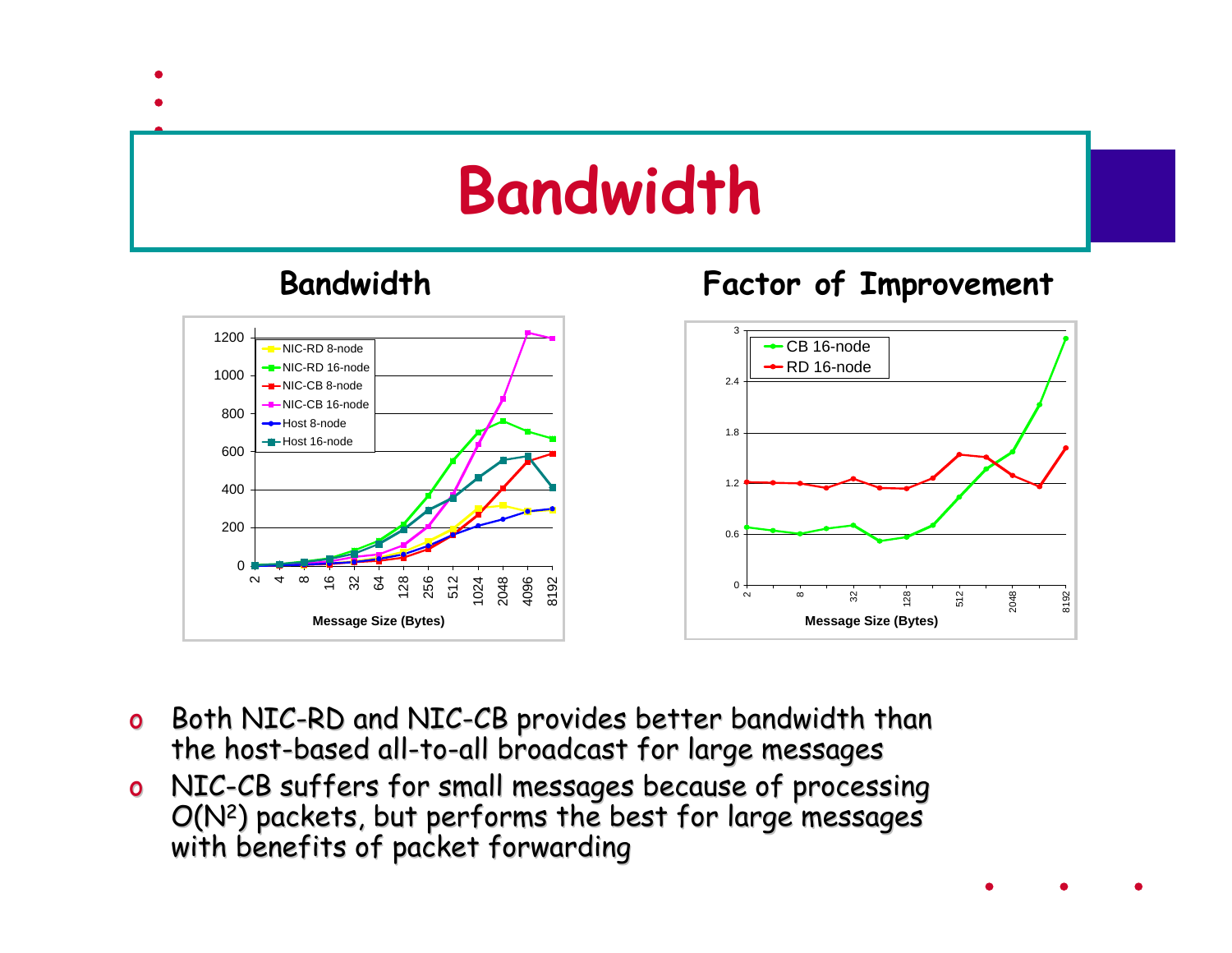

- oFor small messages, NIC-RD scales the best for being able to aggregate packets
- oFor large messages, NIC-CB performs the best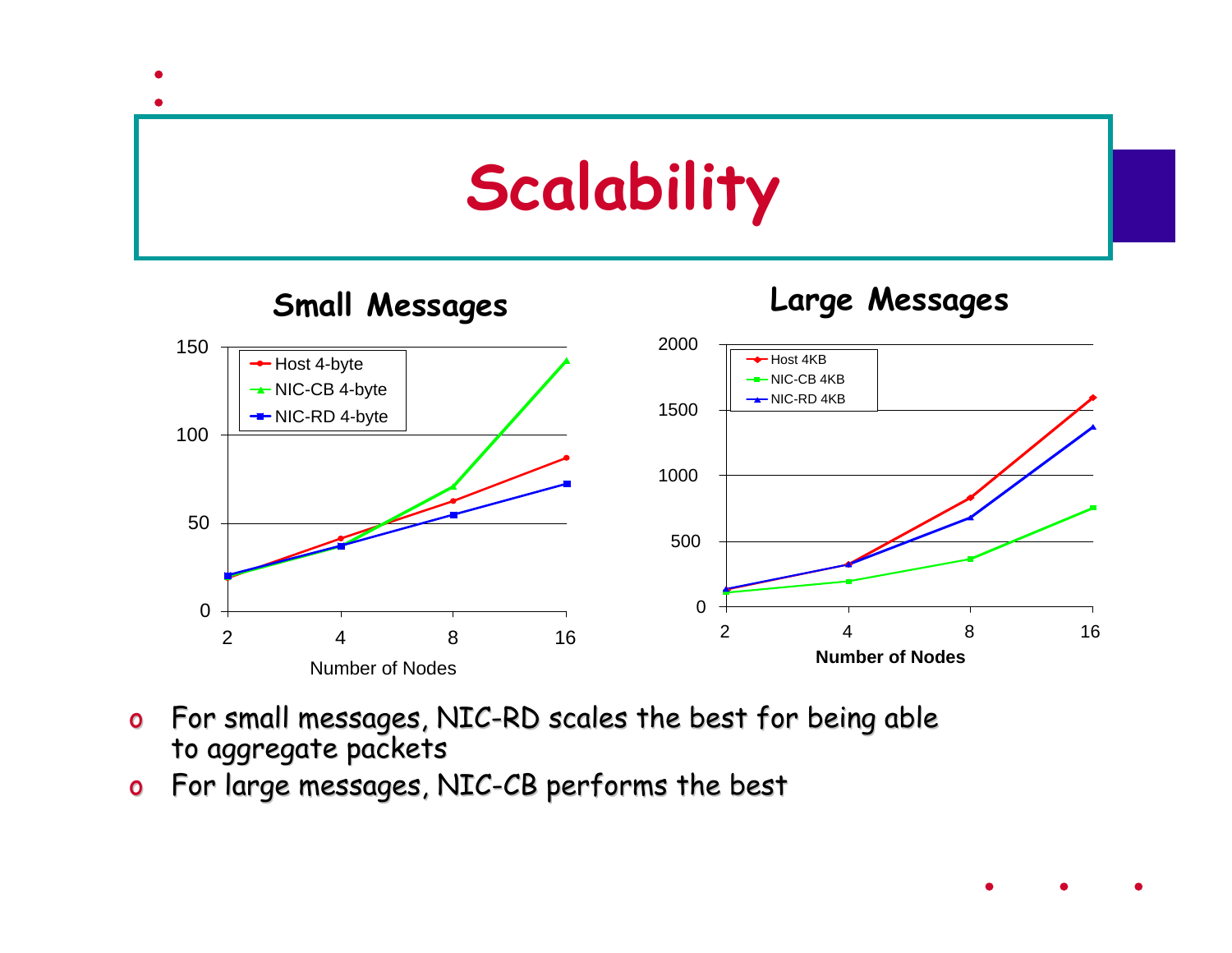

- oo CPU utilization for host-based operation is high for the need to<br>participate in polling and forwarding of intermediate messages
- oo With NIC-based all-to With NIC-based all-to-all broadcast, it is low since host CPU only<br>needs to post and later check for the completion of all-to-all broadcast operation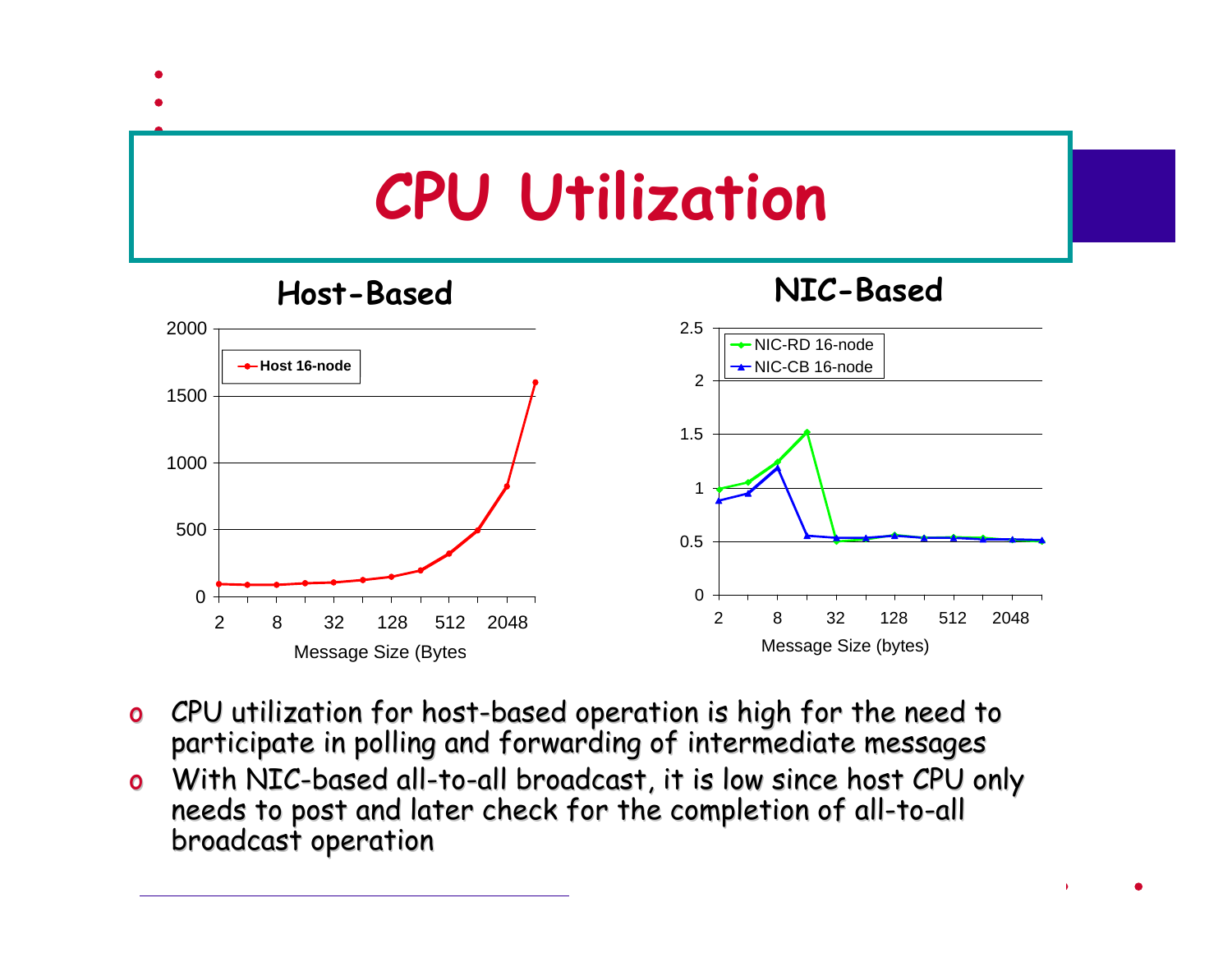#### **Presentation Outline**

- •Motivation
- •Design Challenges and Implementation
- Performance Evaluation
- Conclusions and Future Work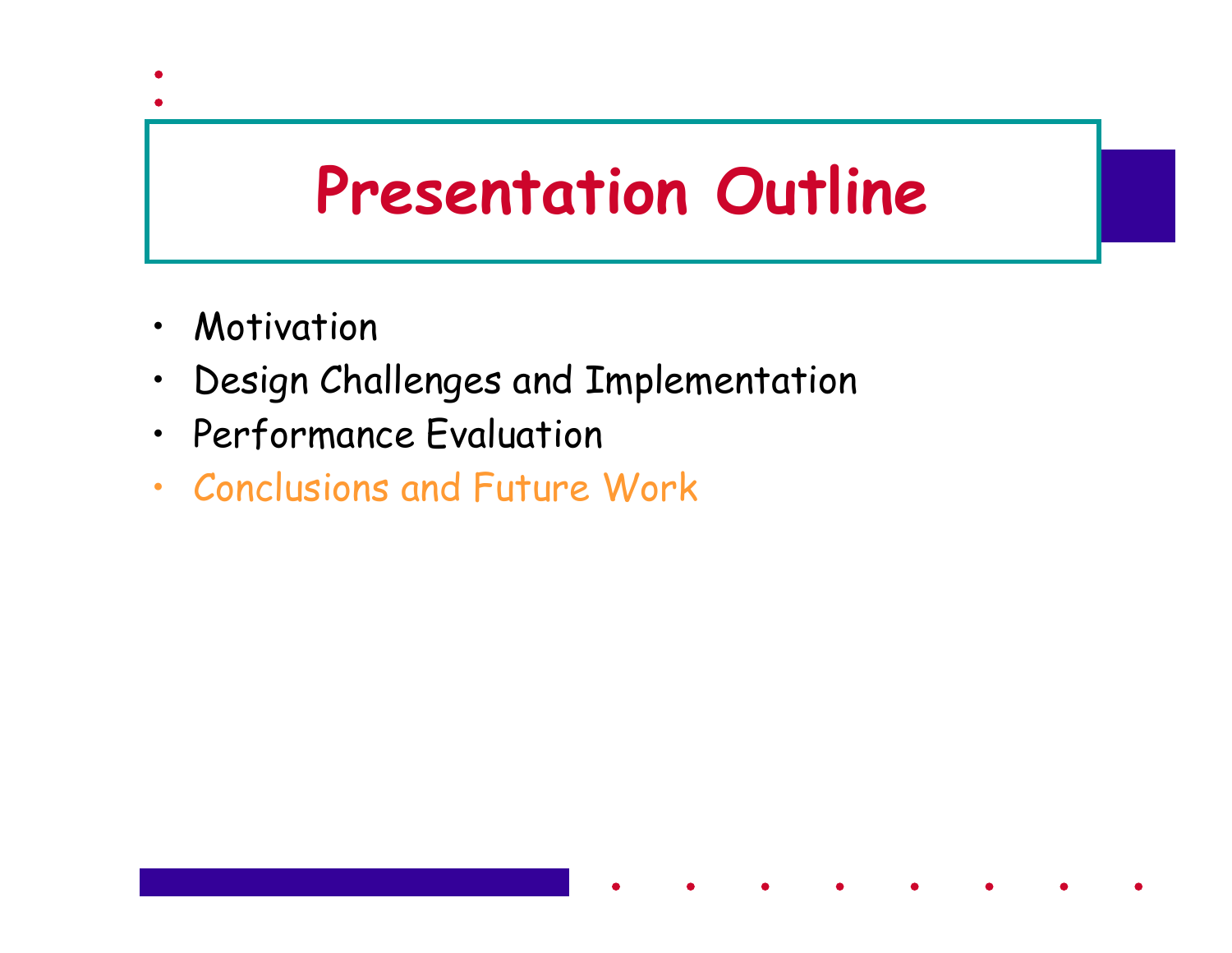# **Conclusions**

- • Characterized the challenges to efficient NIC-based all-to-all broadcast operations
- • Proposed and designed two algorithms to overcome the constraints of NIC-based operations
- • Implemented scalable and high-performance NIC-based all-to-all broadcast and have it integrated into a NIC-based collective protocol over Myrinet/GM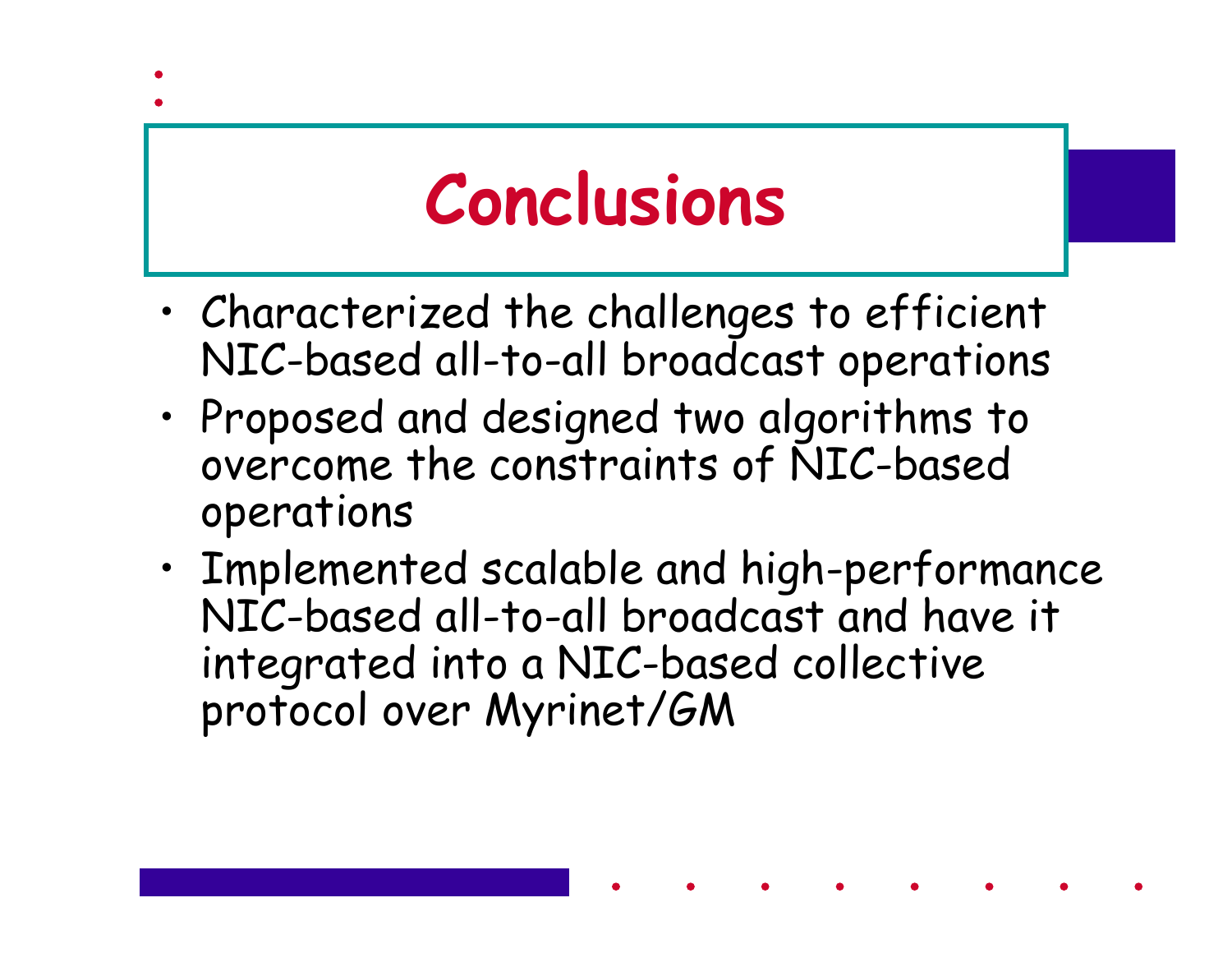# **Future Work**

- • Evaluate the scalability of NIC-based all-toall broadcast on large-scale systems
- • Exploit the benefits of NIC-based All-to-All broadcast and the NIC-based collective package to applications or higher communication libraries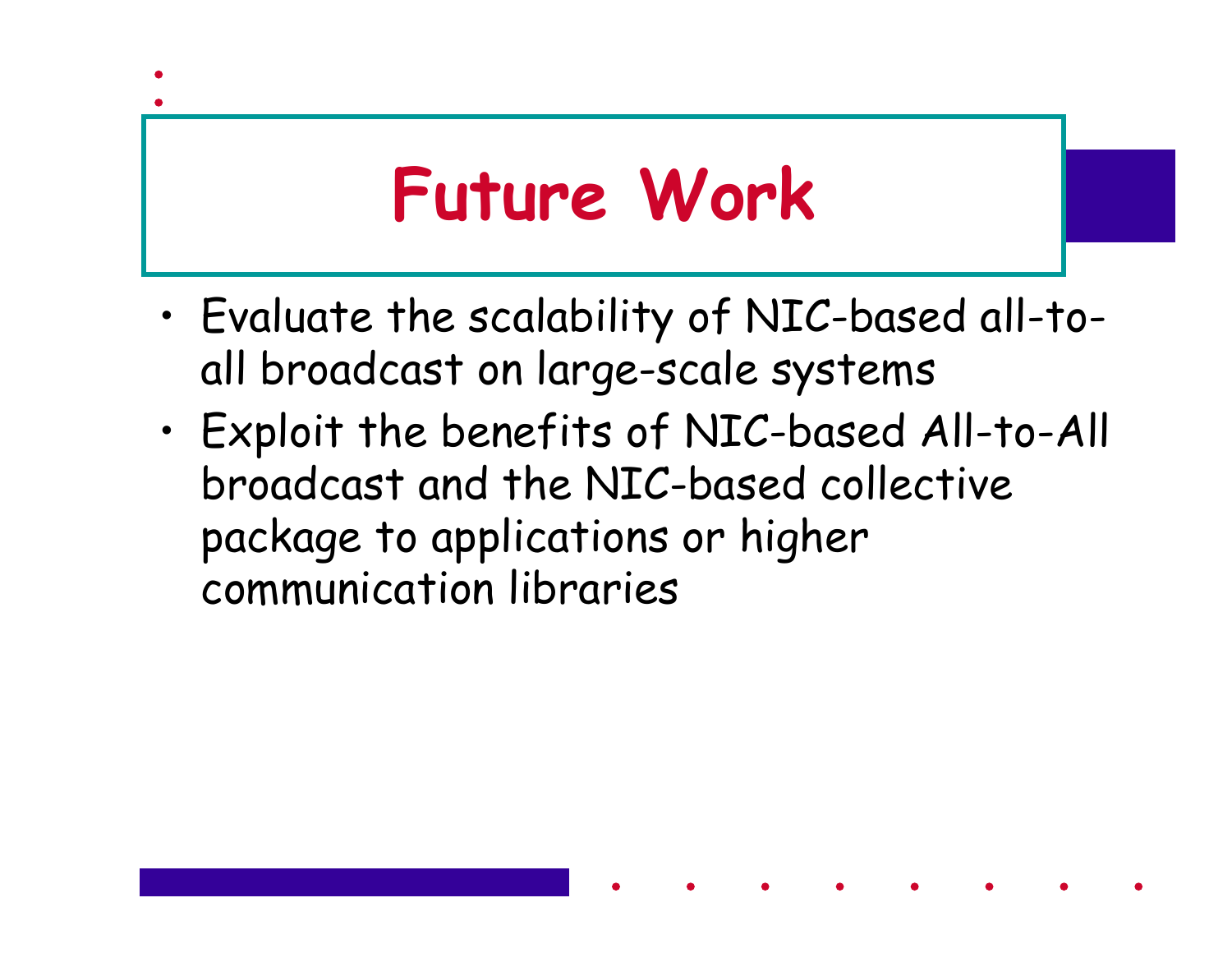



**http://www.cse.ohio-state.edu/~panda/ http://nowlab.cis.ohio-state.edu/**

**E-mail: {yuw,panda}@cse.ohio-state.edu**